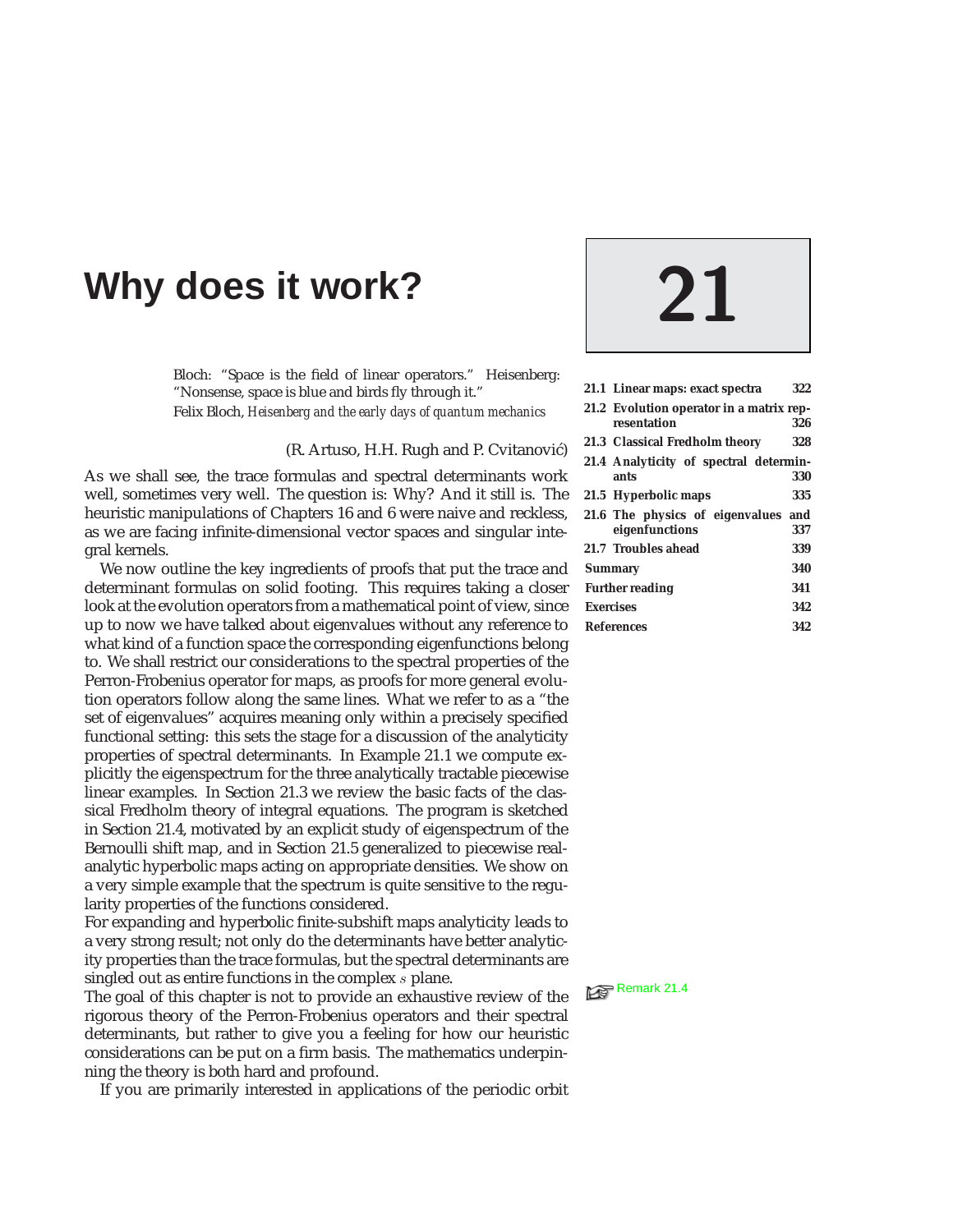theory, you should skip this chapter on the first reading.



# **21.1 Linear maps: exact spectra**

We start gently; in Example 21.1 we work out the *exact* eigenvalues and eigenfunctions of the Perron-Frobenius operator for the simplest example of unstable, expanding dynamics, a linear  $1-d$  map with one unstable fixed point. . Ref. [6] shows that this can be carried over to d-dimensions. Not only that, but in Example 21.5 we compute the exact spectrum for the simplest example of a dynamical system with an *infinity* of unstable periodic orbits, the Bernoulli shift.

### **Example 21.1 The simplest eigenspectrum - a single fixed point:**

In order to get some feeling for the determinants defined so formally in Section 17.2, let us work out a trivial example: a repeller with only one expanding linear branch

$$
f(x) = \Lambda x, \qquad |\Lambda| > 1,
$$

and only one fixed point  $x^* = 0$ . The action of the Perron-Frobenius operator  $(14.10)$  is (14.10) is

$$
\mathcal{L}\phi(y) = \int dx \,\delta(y - \Lambda x) \,\phi(x) = \frac{1}{|\Lambda|} \phi(y/\Lambda). \tag{21.1}
$$

From this one immediately gets that the monomials  $y^k$  are eigenfunctions:

$$
\mathcal{L}y^{k} = \frac{1}{|\Lambda|\Lambda^{k}}y^{k}, \quad k = 0, 1, 2, ... \qquad (21.2)
$$

What are these eigenfunctions? Think of eigenfunctions of the Schrödinger equation: k labels the kth eigenfunction  $x^k$  in the same spirit in which the number of nodes labels the kth quantum-mechanical eigenfunction. A quantum-mechanical amplitude with more nodes has more variability, hence a higher kinetic energy. Analogously, for a Perron-Frobenius operator, a higher k eigenvalue  $1/|\Lambda| \Lambda^k$  is getting exponentially smaller because densities that vary more rapidly decay more rapidly under the expanding action of the map.

### **Example 21.2 The trace formula for a single fixed point:**

The eigenvalues  $\Lambda^{-k-1}$  fall off exponentially with k, so the trace of  $\mathcal L$  is a convergent sum

$$
\operatorname{tr} \mathcal{L} = \frac{1}{|\Lambda|} \sum_{k=0}^{\infty} \Lambda^{-k} = \frac{1}{|\Lambda| (1 - \Lambda^{-1})} = \frac{1}{|f(0)' - 1|},
$$

in agreement with (16.7). A similar result follows for powers of  $\mathcal{L}$ , yielding the single-fixed point version of the trace formula for maps (16.10):

$$
\sum_{k=0}^{\infty} \frac{ze^{s_k}}{1 - ze^{s_k}} = \sum_{r=1}^{\infty} \frac{z^r}{|1 - \Lambda^r|}, \qquad e^{s_k} = \frac{1}{|\Lambda|\Lambda^k}.
$$
 (21.3)

converg - 15aug2006 ChaosBook.org version11.9.2, Aug 21 2007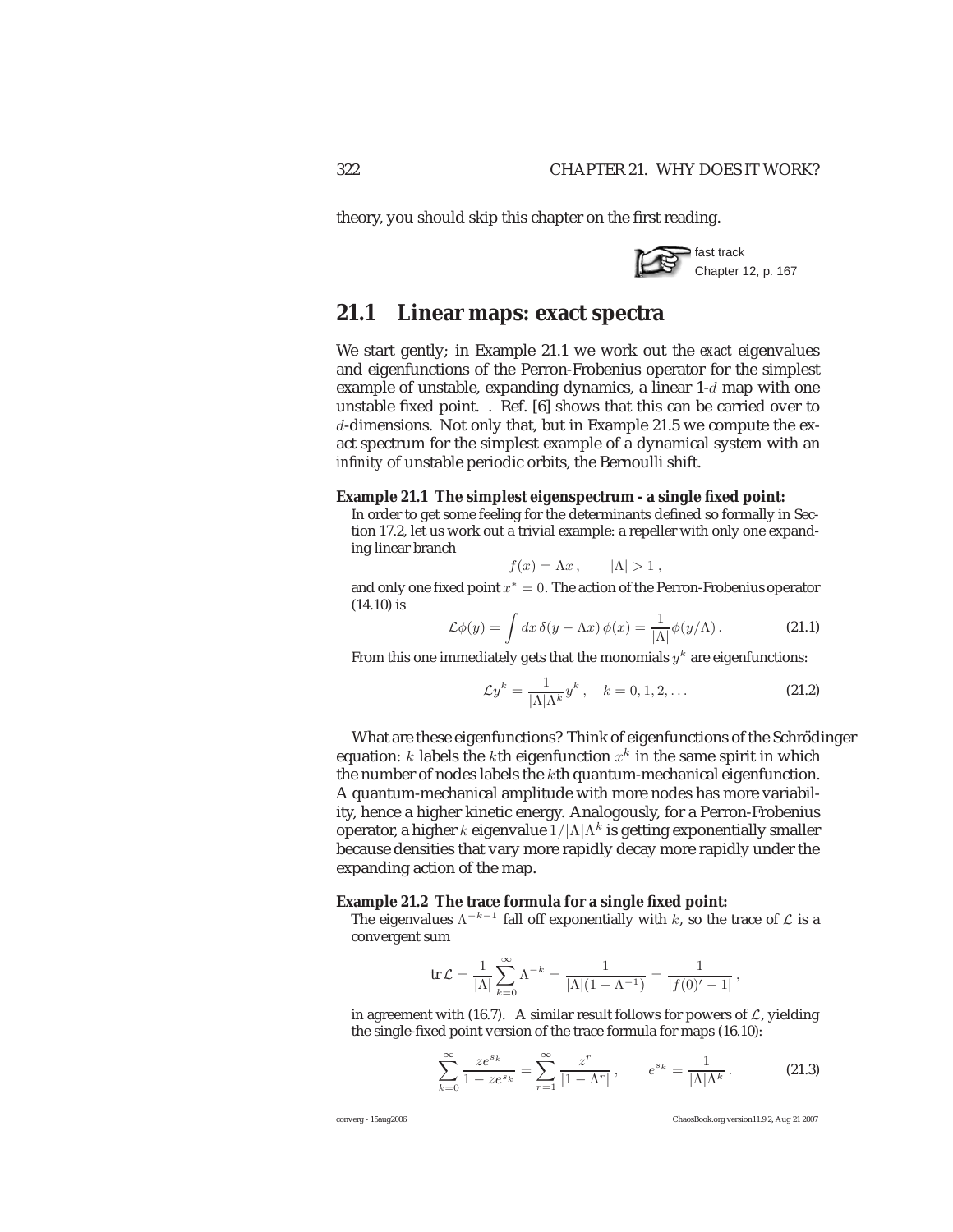### 21.1. LINEAR MAPS: EXACT SPECTRA 323

The left hand side of (21.3) is a meromorphic function, with the leading zero at  $z = |\Lambda|$ . So what?

**Example 21.3 Meromorphic functions and exponential convergence:**

As an illustration of how exponential convergence of a truncated series is related to analytic properties of functions, consider, as the simplest possible example of a meromorphic function, the ratio

$$
h(z) = \frac{z - a}{z - b}
$$

with a, b real and positive and  $a < b$ . Within the *spectral radius*  $|z| < b$  the function  $h$  can be represented by the power series

$$
h(z) = \sum_{k=0}^{\infty} \sigma_k z^k,
$$

where  $\sigma_0 = a/b$ , and the higher order coefficients are given by  $\sigma_j = (a - b)^2$  $b)/b^{j+1}$ . Consider now the truncation of order N of the power series

$$
h_N(z) = \sum_{k=0}^N \sigma_k z^k = \frac{a}{b} + \frac{z(a-b)(1-z^N/b^N)}{b^2(1-z/b)}.
$$

Let  $\hat{z}_N$  be the solution of the truncated series  $h_N(\hat{z}_N) = 0$ . To estimate the distance between a and  $\hat{z}_N$  it is sufficient to calculate  $h_N(a)$ . It is of order  $(a/b)^{N+1}$ , so finite order estimates converge exponentially to the asymptotic value value.

This example shows that: (1) an estimate of the leading pole (the leading eigenvalue of  $L$ ) from a finite truncation of a trace formula converges exponentially, and (2) the non-leading eigenvalues of  $\mathcal L$  lie outside of the radius of convergence of the trace formula and cannot be computed by means of such cycle expansion. However, as we shall now see, the whole spectrum is reachable at no extra effort, by computing it from a determinant rather than a trace.

### **Example 21.4 The spectral determinant for a single fixed point:**

The spectral determinant (17.3) follows from the trace formulas of Example 21.2:

$$
\det\left(1-z\mathcal{L}\right)=\prod_{k=0}^{\infty}\left(1-\frac{z}{|\Lambda|\Lambda^k}\right)=\sum_{n=0}^{\infty}\left(-t\right)^nQ_n\,,\quad t=\frac{z}{|\Lambda|}\,,\qquad(21.4)
$$

where the cummulants  $Q_n$  are given explicitly by the *Euler formula* 21.3, page 342

$$
Q_n = \frac{1}{1 - \Lambda^{-1}} \frac{\Lambda^{-1}}{1 - \Lambda^{-2}} \cdots \frac{\Lambda^{-n+1}}{1 - \Lambda^{-n}} \qquad (21.5)
$$

(If you cannot figure out how to derive this formula, the solutions on p. **??** offer several proofs.)

The main lesson to glean from this simple example is that the cummulants  $Q_n$  decay asymptotically *faster* than exponentially, as  $\Lambda^{-n(n-1)/2}$ . For example, if we approximate series such as (21.4) by the first 10 terms, the error in the estimate of the leading zero is  $\approx 1/\Lambda^{50}$ !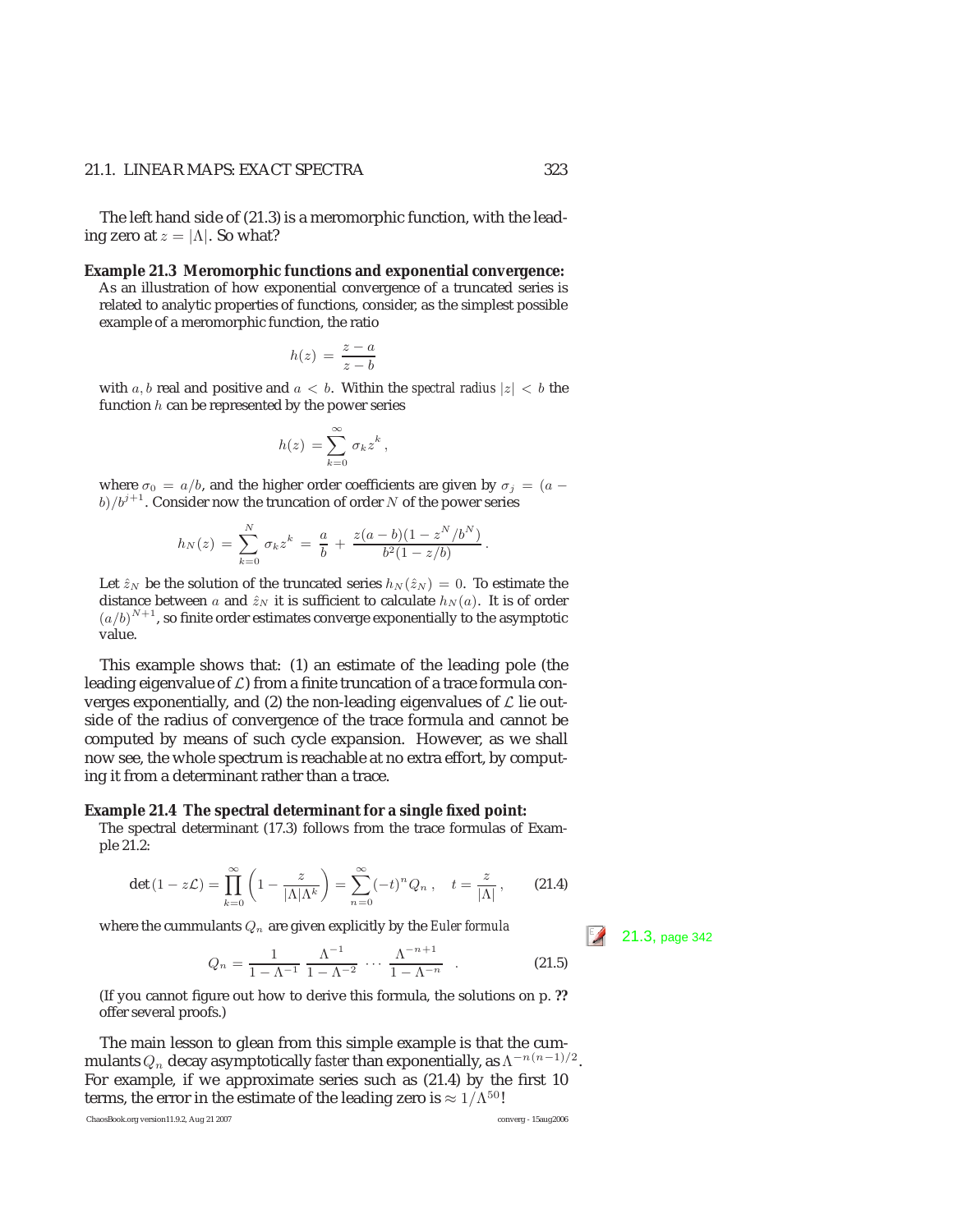So far all is well for a rather boring example, a dynamical system with a single repelling fixed point. What about chaos? Systems where the number of unstable cycles increases exponentially with their length? We now turn to the simplest example of a dynamical system with an infinity of unstable periodic orbits.

### **Example 21.5 Bernoulli shift:**

Consider next the Bernoulli shift map

$$
x \mapsto 2x \pmod{1}, \qquad x \in [0, 1].
$$
 (21.6)

The associated Perron-Frobenius operator (14.9) assambles  $\rho(y)$  from its two preimages

$$
\mathcal{L}\rho(y) = \frac{1}{2}\rho\left(\frac{y}{2}\right) + \frac{1}{2}\rho\left(\frac{y+1}{2}\right). \tag{21.7}
$$

For this simple example the eigenfunctions can be written down explicitly: they coincide, up to constant prefactors, with the Bernoulli polynomials  $B_n(x)$ . These polynomials are generated by the Taylor expansion of the generating function

$$
\mathcal{G}(x,t) = \frac{te^{xt}}{e^t - 1} = \sum_{k=0}^{\infty} B_k(x) \frac{t^k}{k!}, \quad B_0(x) = 1, B_1(x) = x - \frac{1}{2}, \dots
$$

The Perron-Frobenius operator (21.7) acts on the generating function  $G$  as

$$
\mathcal{LG}(x,t) = \frac{1}{2} \left( \frac{te^{xt/2}}{e^t - 1} + \frac{te^{t/2}e^{xt/2}}{e^t - 1} \right) = \frac{t}{2} \frac{e^{xt/2}}{e^{t/2} - 1} = \sum_{k=1}^{\infty} B_k(x) \frac{(t/2)^k}{k!},
$$

hence each  $B_k(x)$  is an eigenfunction of  $\mathcal L$  with eigenvalue  $1/2^k$ .

The full operator has two components corresponding to the two branches. For the  $n$  times iterated operator we have a full binary shift, and for each of the  $2<sup>n</sup>$  branches the above calculations carry over, yielding the same trace  $(2<sup>n</sup> - 1)<sup>-1</sup>$  for every cycle on length *n*. Without further ado we substitute everything back and obtain the determinant,

$$
\det (1 - z\mathcal{L}) = \exp \left( - \sum_{n=1}^{\infty} \frac{z^n}{n} \frac{2^n}{2^n - 1} \right) = \prod_{k=0}^{\infty} \left( 1 - \frac{z}{2^k} \right) ,\qquad (21.8)
$$

verifying that the Bernoulli polynomials are eigenfunctions with eigenvalues  $1, 1/2, \ldots, 1/2^n, \ldots$ 

The Bernoulli map spectrum looks reminiscent of the single fixedpoint spectrum (21.2), with the difference that the leading eigenvalue here is 1, rather than  $1/|\Lambda|$ . The difference is significant: the single fixed-point map is a repeller, with escape rate (1.6) given by the  $\mathcal L$  leading eigenvalue  $\gamma = \ln |\Lambda|$ , while there is no escape in the case of the Bernoulli map. As already noted in discussion of the relation (17.23), for bound systems the local expansion rate (here  $\ln |\Lambda| = \ln 2$ ) is balanced by the entropy (here  $\ln 2$ , the log of the number of preimages  $F_s$ ), yielding zero escape rate.

So far we have demonstrated that our periodic orbit formulas are correct for two piecewise linear maps in 1 dimension, one with a single fixed point, and one with a full binary shift chaotic dynamics. For a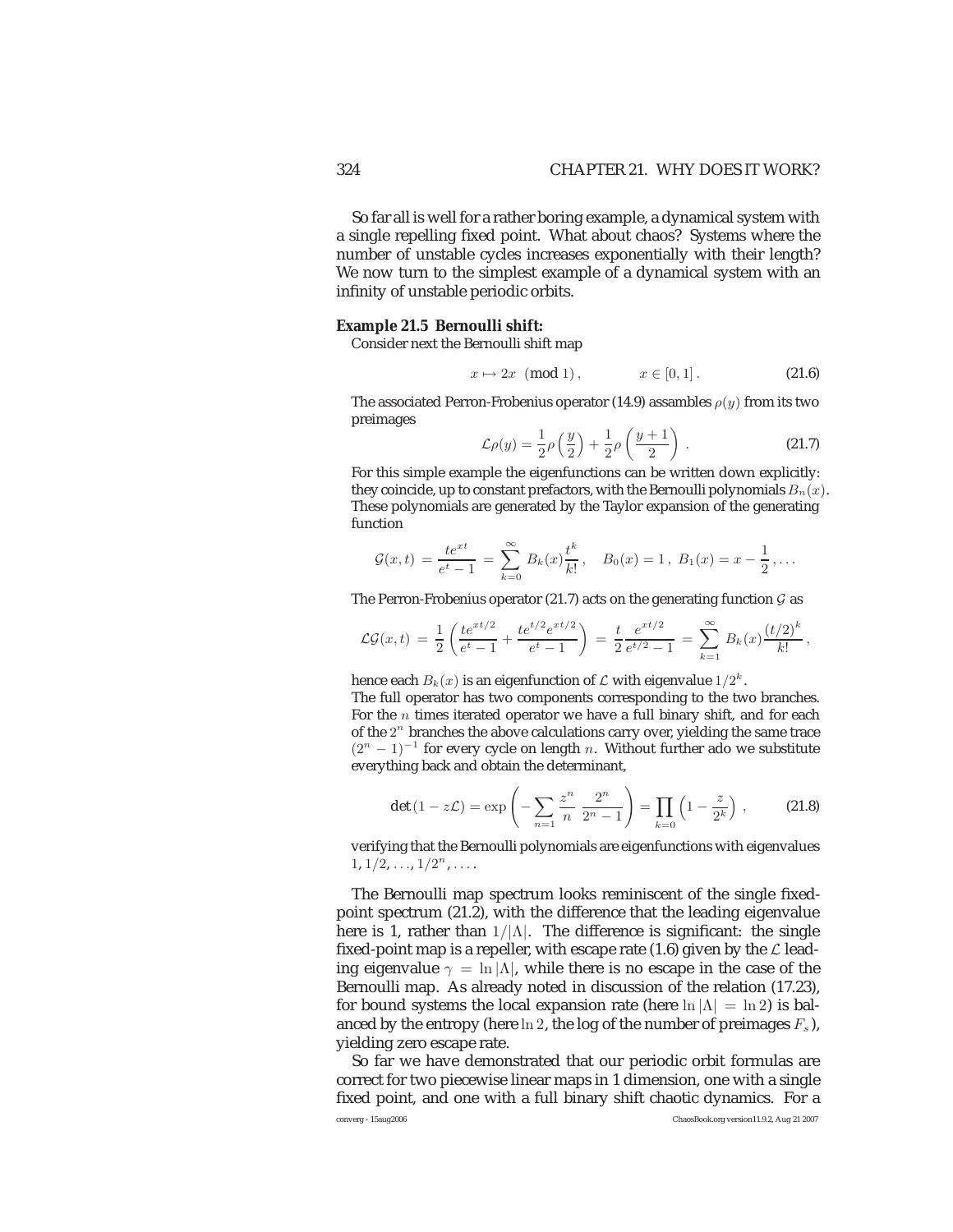# 21.1. LINEAR MAPS: EXACT SPECTRA 325

single fixed point, eigenfunctions are monomials in  $x$ . For the chaotic example, they are orthogonal polynomials on the unit interval. What about higher dimensions? We check our formulas on a 2-d hyperbolic map next.

## **Example 21.6 The simplest of 2-**d **maps - a single hyperbolic fixed point:**

We start by considering a very simple linear hyperbolic map with a single hyperbolic fixed point,

$$
f(x) = (f_1(x_1, x_2), f_2(x_1, x_2)) = (\Lambda_s x_1, \Lambda_u x_2), \quad 0 < |\Lambda_s| < 1, \ |\Lambda_u| > 1.
$$

The Perron-Frobenius operator (14.10) acts on the 2-d density functions as

$$
\mathcal{L}\rho(x_1, x_2) = \frac{1}{|\Lambda_s \Lambda_u|} \rho(x_1/\Lambda_s, x_2/\Lambda_u)
$$
\n(21.9)

What are good eigenfunctions? Cribbing the 1-d eigenfunctions for the stable, contracting  $x_1$  direction from Example 21.1 is not a good idea, as under the iteration of L the high terms in a Taylor expansion of  $\rho(x_1, x_2)$  in the  $x_1$  variable would get multiplied by exponentially exploding eigenvalues  $1/\Lambda_s^k$ . This makes sense, as in the contracting directions hyperbolic dynamics crupches up initial densities, instead of smoothing them. So we guess ics crunches up initial densities, instead of smoothing them. So we guess instead that the eigenfunctions are of form

$$
\varphi_{k_1k_2}(x_1, x_2) = x_2^{k_2} / x_1^{k_1+1}, \qquad k_1, k_2 = 0, 1, 2, \dots,
$$
\n(21.10)

a mixture of the Laurent series in the contraction  $x_1$  direction, and the Taylor series in the expanding direction, the  $x_2$  variable. The action of Perron-Frobenius operator on this set of basis functions

$$
\mathcal{L}\varphi_{k_1k_2}(x_1,x_2) = \frac{\sigma}{|\Lambda_u|} \frac{\Lambda_s^{k_1}}{\Lambda_u^{k_2}} \varphi_{k_1k_2}(x_1,x_2), \qquad \sigma = \Lambda_s/|\Lambda_s|
$$

is smoothing, with the higher  $k_1$ ,  $k_2$  eigenvectors decaying exponentially faster, by  $\Lambda_s^{k_1}/\Lambda_w^{k_2+1}$  factor in the eigenvalue. One verifies by an explicit cal-<br>culation (undoing the geometric series expansions to lead to (17.9)) that the culation (undoing the geometric series expansions to lead to (17.9)) that the trace of  $\mathcal L$  indeed equals  $1/|\det(1-M)| = 1/|(1-\Lambda_u)(1-\Lambda_s)|$ , from which it follows that all our trace and spectral determinant formulas apply. The argument applies to any hyperbolic map linearized around the fixed point of form  $f(x_1,...,x_d) = (\Lambda_1 x_1, \Lambda_2 x_2,..., \Lambda_d x_d).$ 

So far we have checked the trace and spectral determinant formulas derived heuristically in Chapters 16 and 17, but only for the case of 1- and 2-d linear maps. But for infinite-dimensional vector spaces this game is fraught with dangers, and we have already been mislead by piecewise linear examples into spectral confusions: contrast the spectra of Example 14.1 and Example 15.1 with the spectrum computed in Example 16.1.

We show next that the above results do carry over to a sizable class of piecewise analytic expanding maps.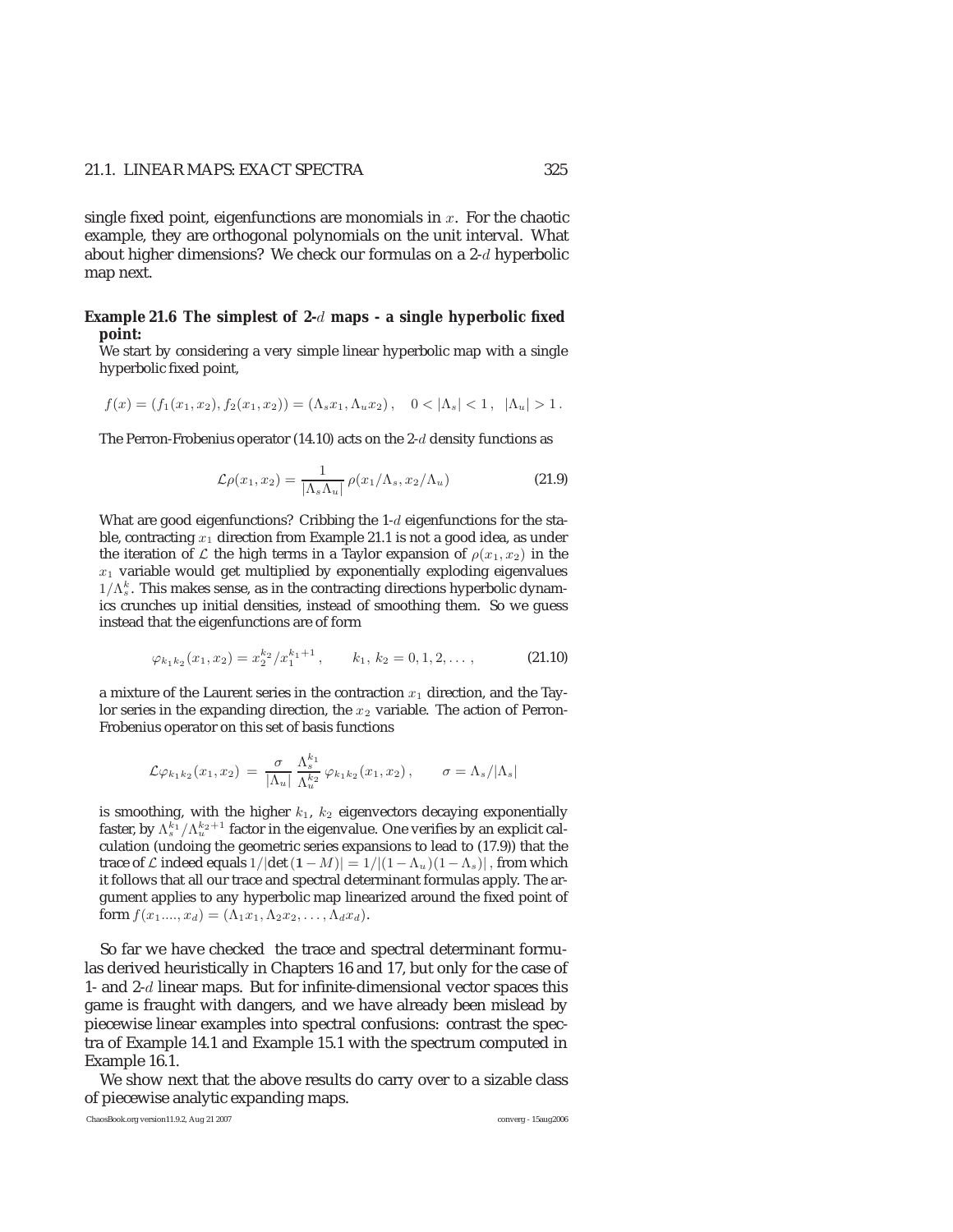# **21.2 Evolution operator in a matrix representation**

The standard, and for numerical purposes sometimes very effective way to look at operators is through their matrix representations. Evolution operators are moving density functions defined over some state space, and as in general we can implement this only numerically, the temptation is to discretize the state space as in Section 14.3. The problem with such state space discretization approaches that they sometimes yield plainly wrong spectra (compare Example 15.1 with the result of Example 16.1), so we have to think through carefully what is it that we *really* measure.

An expanding map  $f(x)$  takes an initial smooth density  $\phi_n(x)$ , defined on a subinterval, stretches it out and overlays it over a larger interval, resulting in a new, smoother density  $\phi_{n+1}(x)$ . Repetition of this process smoothes the initial density, so it is natural to represent densities  $\phi_n(x)$  by their Taylor series. Expanding

$$
\phi_n(y) = \sum_{k=0}^{\infty} \phi_n^{(k)}(0) \frac{y^k}{k!}, \qquad \phi_{n+1}(y)_k = \sum_{\ell=0}^{\infty} \phi_{n+1}^{(\ell)}(0) \frac{y^{\ell}}{\ell!},
$$
  

$$
\phi_{n+1}^{(\ell)}(0) = \int dx \ \delta^{(\ell)}(y - f(x)) \phi_n(x) \Big|_{y=0}, \qquad x = f^{-1}(0),
$$

and substitute the two Taylor series into (14.6):

$$
\phi_{n+1}(y) = (\mathcal{L}\phi_n)(y) = \int_{\mathcal{M}} dx \, \delta(y - f(x)) \, \phi_n(x).
$$

The matrix elements follow by evaluating the integral

$$
\mathbf{L}_{\ell k} = \frac{\partial^{\ell}}{\partial y^{\ell}} \int dx \, \mathcal{L}(y, x) \frac{x^{k}}{k!} \bigg|_{y=0} \,. \tag{21.11}
$$

we obtain a matrix representation of the evolution operator

$$
\int dx \, \mathcal{L}(y,x) \frac{x^k}{k!} = \sum_{k'} \frac{y^{k'}}{k'!} \mathbf{L}_{k'k} , \qquad k, k' = 0, 1, 2, \dots
$$

which maps the  $x^k$  component of the density of trajectories  $\phi_n(x)$  into the  $y^{k'}$  component of the density  $\phi_{n+1}(y)$  one time step later, with  $y=$  $f(x)$ .

We already have some practice with evaluating derivatives  $\delta^{(\ell)}(y) =$  $\frac{\partial^{\ell}}{\partial y^{\ell}}\delta(y)$  from Section 14.2. This yields a representation of the evolution operator centered on the fixed point, evaluated recursively in terms of derivatives of the map f:

$$
\begin{array}{rcl}\n(\mathbf{L})_{\ell k} & = & \int dx \, \delta^{(\ell)}(x - f(x)) \frac{x^k}{k!} \Big|_{x = f(x)} \\
& = & \frac{1}{|f'|} \left( \frac{d}{dx} \frac{1}{f'(x)} \right)^{\ell} \frac{x^k}{k!} \Big|_{x = f(x)}\n\end{array} \tag{21.12}
$$

converg - 15aug2006 ChaosBook.org version11.9.2, Aug 21 2007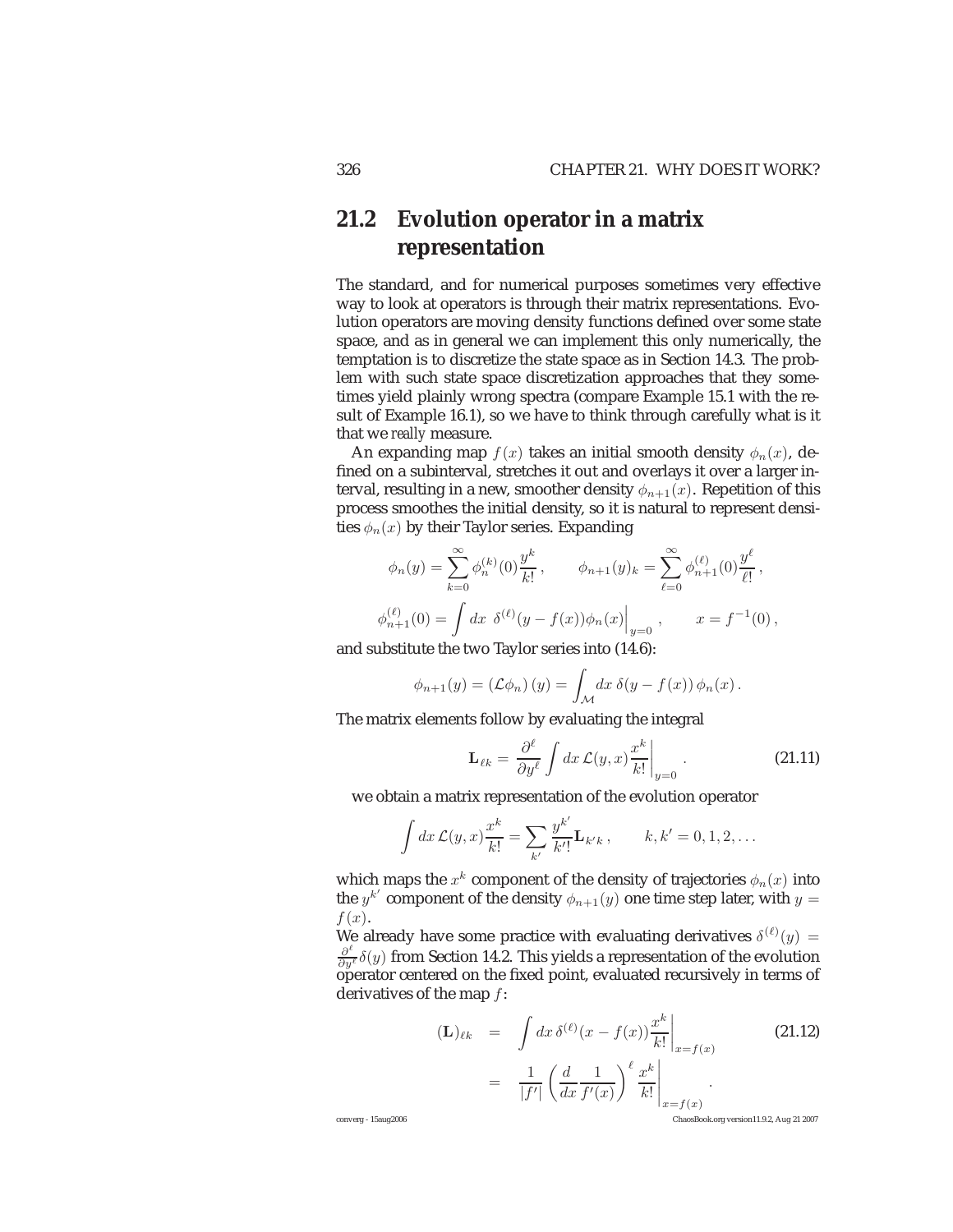The matrix elements vanish for  $\ell < k$ , so L is a lower triangular matrix. The diagonal and the successive off-diagonal matrix elements are easily evaluated iteratively by computer algebra

$$
\mathbf{L}_{kk} = \frac{1}{|\Lambda|\Lambda^k}, \quad \mathbf{L}_{k+1,k} = -\frac{(k+2)!f''}{2k!|\Lambda|\Lambda^{k+2}}, \quad \cdots.
$$

For chaotic systems the map is expanding,  $|\Lambda| > 1$ . Hence the diagonal terms drop off exponentially, as  $1/|\Lambda|^{k+1}$ , the terms below the diagonal fall off even faster, and truncating **L** to a finite matrix introduces only exponentially small errors.

The trace formula (21.3) takes now a matrix form

$$
\operatorname{tr}\frac{z\mathcal{L}}{1-z\mathcal{L}} = \operatorname{tr}\frac{\mathbf{L}}{1-z\mathbf{L}}.
$$
 (21.13)

In order to illustrate how this works, we work out a few examples.

In Example 21.7 we show that these results carry over to any analytic single-branch 1-d repeller. Further examples motivate the steps that lead to a proof that spectral determinants for general analytic 1 dimensional expanding maps, and - in Section 21.5, for 2-dimensional hyperbolic mappings - are also entire functions.

## **Example 21.7 Perron-Frobenius operator in a matrix representation:**

As in Example 21.1, we start with a map with a single fixed point, but this time with a nonlinear piecewise analytic map  $f$  with a nonlinear inverse  $F =$  $f^{-1}$ , sign of the derivative  $\sigma = \sigma(F') = F'/|F'|$ , and the Perron-Frobenius operator acting on densities analytic in an open domain enclosing the fixed operator acting on densities analytic in an open domain enclosing the fixed point  $x = w^*$ ,

$$
\mathcal{L}\phi(y) = \int dx \; \delta(y - f(x)) \, \phi(x) = \sigma \; F'(y) \; \phi(F(y)) \, .
$$

Assume that  $F$  is a contraction of the unit disk in the complex plane, i.e.,

$$
|F(z)| < \theta < 1 \quad \text{and} \quad |F'(z)| < C < \infty \quad \text{for} \quad |z| < 1 \,, \tag{21.14}
$$

and expand  $\phi$  in a polynomial basis with the Cauchy integral formula

$$
\phi(z) = \sum_{n=0}^{\infty} z^n \phi_n = \oint \frac{dw}{2\pi i} \frac{\phi(w)}{w - z}, \quad \phi_n = \oint \frac{dw}{2\pi i} \frac{\phi(w)}{w^{n+1}}
$$

Combining this with (21.22), we see that in this basis Perron-Frobenius operator  $\mathcal L$  is represented by the matrix

$$
\mathcal{L}\phi(w) = \sum_{m,n} w^m L_{mn} \phi_n \,, \quad L_{mn} = \oint \frac{dw}{2\pi i} \, \frac{\sigma \, F'(w) (F(w))^n}{w^{m+1}} \,. \tag{21.15}
$$

Taking the trace and summing we get:

$$
\text{tr }\mathcal{L} = \sum_{n\geq 0} L_{nn} = \oint \frac{dw}{2\pi i} \frac{\sigma F'(w)}{w - F(w)}.
$$

This integral has but one simple pole at the unique fixed point  $w^* = F(w^*) = f(w^*)$ . Hence  $f(w^*)$ . Hence  $\sigma F'(w^*)$  1 21.6, page 342

$$
\text{tr } \mathcal{L} = \frac{\sigma F'(w^*)}{1 - F'(w^*)} = \frac{1}{|f'(w^*) - 1|}
$$

ChaosBook.org version11.9.2, Aug 21 2007 converg - 15aug2006



**Fig. 21.1** A nonlinear one-branch repeller with a single fixed point  $w^*$ .

.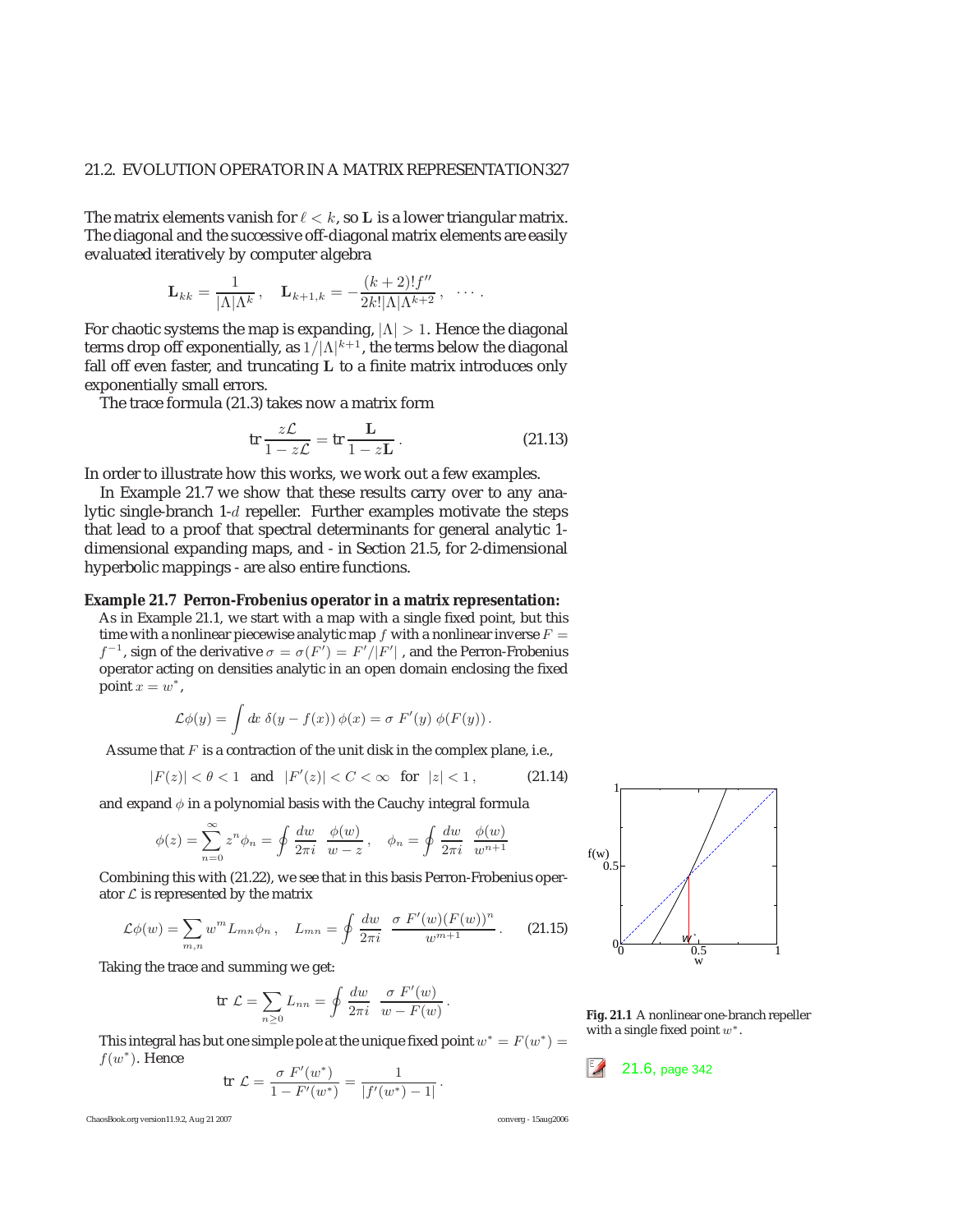This super-exponential decay of cummulants  $Q_k$  ensures that for a repeller consisting of a single repelling point the spectral determinant (21.4) is *entire* in the complex z plane.

In retrospect, the matrix representation method for solving the density evolution problems is eminently sensible — after all, that is the way one solves a close relative to classical density evolution equations, the Schrödinger equation. When available, matrix representations for  $\mathcal L$  enable us to compute many more orders of cumulant expansions of spectral determinants and many more eigenvalues of evolution operators than the cycle expensions approach.

Now, if the spectral determinant is entire, formulas such as (17.25) imply that the dynamical zeta function is a meromorphic function. The practical import of this observation is that it guarantees that finite order estimates of zeroes of dynamical zeta functions and spectral determinants converge exponentially, or - in cases such as (21.4) - superexponentially to the exact values, and so the cycle expansions to be discussed in Chapter 18 represent a *true perturbative* approach to chaotic dynamics.

Before turning to specifics we summarize a few facts about classical theory of integral equations, something you might prefer to skip on first reading. The purpose of this exercise is to understand that the Fredholm theory, a theory that works so well for the Hilbert spaces of quantum mechanics does not necessarily work for deterministic dynamics - the ergodic theory is much harder.



# **21.3 Classical Fredholm theory**

He who would valiant be 'Gainst all disaster Let him in constancy Follow the Master. John Bunyan, *Pilgrim's Progress*

The Perron-Frobenius operator

$$
\mathcal{L}\phi(x) = \int dy \,\delta(x - f(y)) \,\phi(y)
$$

has the same appearance as a classical Fredholm integral operator

$$
\mathcal{K}\varphi(x) = \int_{\mathcal{M}} dy \,\mathcal{K}(x, y)\varphi(y) \,, \tag{21.16}
$$

and one is tempted to resort too classical Fredholm theory in order to establish analyticity properties of spectral determinants. This path to enlightenment is blocked by the singular nature of the kernel, which is a

converg - 15aug2006 ChaosBook.org version11.9.2, Aug 21 2007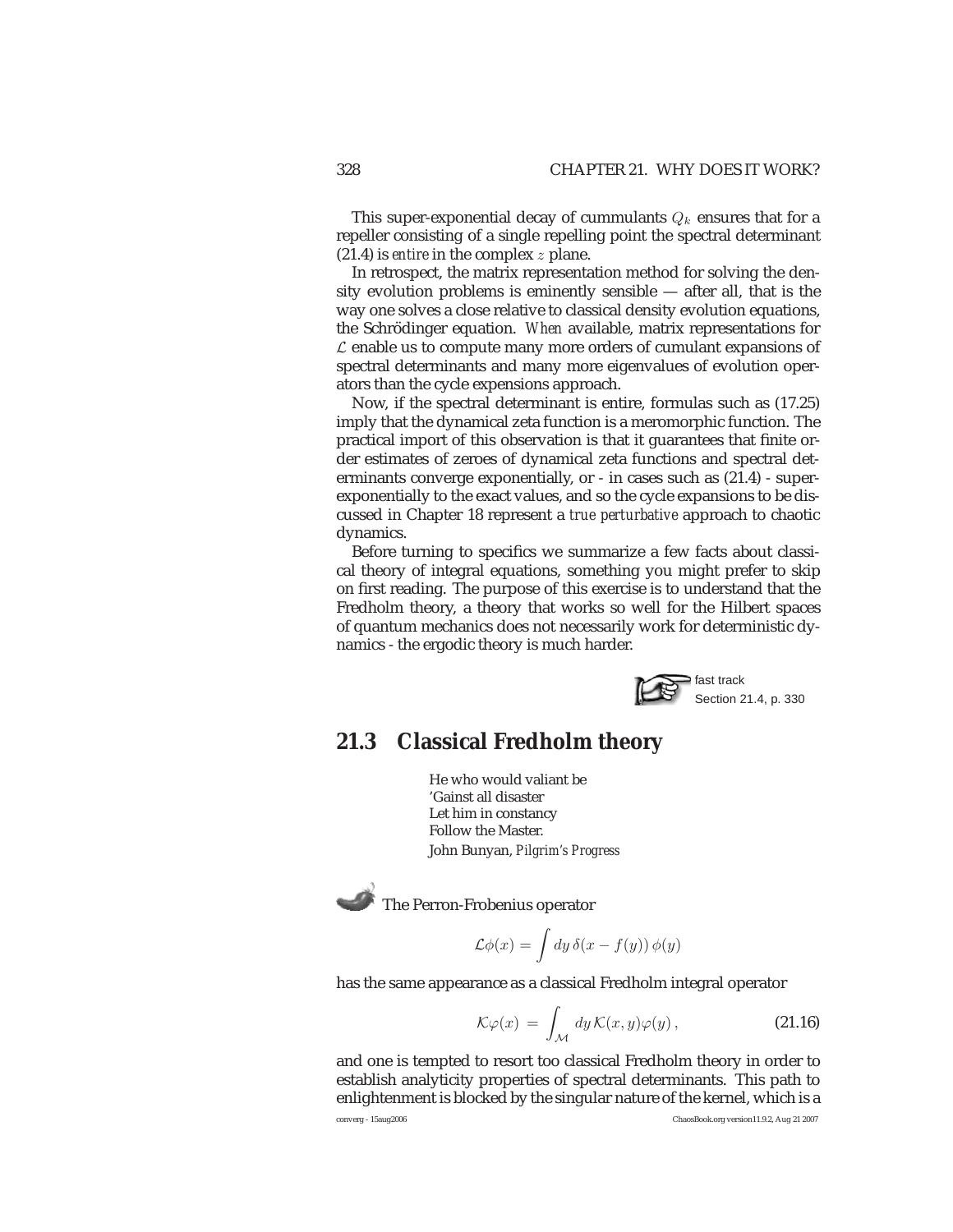# 21.3. CLASSICAL FREDHOLM THEORY 329

distribution, whereas the standard theory of integral equations usually concerns itself with regular kernels  $\mathcal{K}(x, y) \in L^2(\mathcal{M}^2)$ . Here we briefly recall some steps of Fredholm theory, before working out the example of Example 21.5.

The general form of Fredholm integral equations of the second kind is

$$
\varphi(x) = \int_{\mathcal{M}} dy \, \mathcal{K}(x, y)\varphi(y) + \xi(x) \tag{21.17}
$$

where  $\xi(x)$  is a given function in  $L^2(\mathcal{M})$  and the kernel  $\mathcal{K}(x, y) \in L^2(\mathcal{M}^2)$ (Hilbert-Schmidt condition). The natural object to study is then the linear integral operator (21.16), acting on the Hilbert space  $L^2(\mathcal{M})$ : the fundamental property that follows from the  $L^2(Q)$  nature of the kernel is that such an operator is *compact*, that is close to a finite rank operator (see Appendix **??**). A compact operator has the property that for every  $\delta > 0$  only a *finite* number of linearly independent eigenvectors exist corresponding to eigenvalues whose absolute value exceeds  $\delta$ , so we immediately realize (Fig. 21.4) that much work is needed to bring Perron-Frobenius operators into this picture.

We rewrite (21.17) in the form

$$
\mathcal{T}\varphi = \xi, \qquad \mathcal{T} = \mathbf{1} - \mathcal{K}. \tag{21.18}
$$

The Fredholm alternative is now applied to this situation as follows: the equation  $\mathcal{T}\varphi = \xi$  has a unique solution for every  $\xi \in L^2(\mathcal{M})$  or there exists a non-zero solution of  $T\varphi_0 = 0$ , with an eigenvector of K corresponding to the eigenvalue 1. The theory remains the same if instead of T we consider the operator  $T_{\lambda} = 1 - \lambda \mathcal{K}$  with  $\lambda \neq 0$ . As K is a compact operator there is at most a denumerable set of  $\lambda$  for which the second part of the Fredholm alternative holds: apart from this set the inverse operator  $(1 - \lambda \mathcal{T})^{-1}$  exists and is bounded (in the operator sense). When  $\lambda$  is sufficiently small we may look for a perturbative expression for such an inverse, as a geometric series

$$
(\mathbf{1} - \lambda \mathcal{K})^{-1} = \mathbf{1} + \lambda \mathcal{K} + \lambda^2 \mathcal{K}^2 + \cdots = \mathbf{1} + \lambda \mathcal{W}, \qquad (21.19)
$$

where  $\mathcal{K}^n$  is a compact integral operator with kernel

$$
\mathcal{K}^n(x,y) = \int_{\mathcal{M}^{n-1}} dz_1 \dots dz_{n-1} \mathcal{K}(x,z_1) \cdots \mathcal{K}(z_{n-1},y),
$$

and  $W$  is also compact, as it is given by the convergent sum of compact operators. The problem with (21.19) is that the series has a finite radius of convergence, while apart from a denumerable set of  $\lambda$ 's the inverse operator is well defined. A fundamental result in the theory of integral equations consists in rewriting the resolving kernel  $W$  as a ratio of two *analytic* functions of λ

$$
\mathcal{W}(x, y) = \frac{\mathcal{D}(x, y; \lambda)}{D(\lambda)}.
$$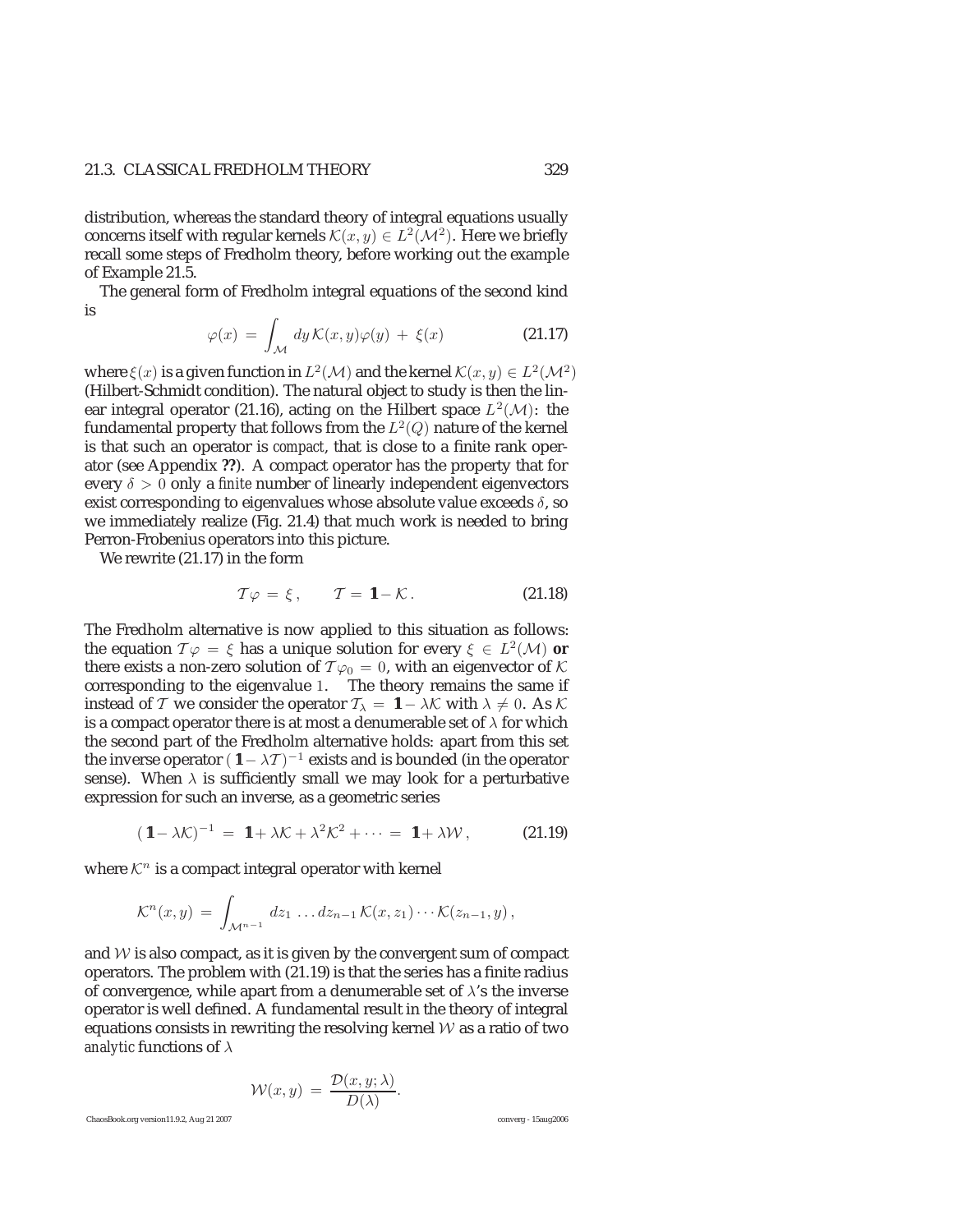If we introduce the notation

$$
\mathcal{K}\left(\begin{array}{c}x_1 \dots x_n \\ y_1 \dots y_n\end{array}\right) = \left|\begin{array}{ccc} \mathcal{K}(x_1, y_1) & \dots & \mathcal{K}(x_1, y_n) \\ \dots & \dots & \dots \\ \mathcal{K}(x_n, y_1) & \dots & \mathcal{K}(x_n, y_n)\end{array}\right|
$$

we may write the explicit expressions

$$
D(\lambda) = 1 + \sum_{n=1}^{\infty} (-1)^n \frac{\lambda^n}{n!} \int_{\mathcal{M}^n} dz_1 \dots dz_n \mathcal{K} \begin{pmatrix} z_1 \dots z_n \\ z_1 \dots z_n \end{pmatrix}
$$
  
=  $\exp\left(-\sum_{m=1}^{\infty} \frac{\lambda^m}{m} \mathbf{tr} \mathcal{K}^m\right)$  (21.20)

$$
\mathcal{D}(x,y;\lambda) = \mathcal{K}\left(\begin{array}{c}x\\y\end{array}\right) + \sum_{n=1}^{\infty} \frac{(-\lambda)^n}{n!} \int_{\mathcal{M}^n} dz_1 \dots dz_n \mathcal{K}\left(\begin{array}{cc}x & z_1 & \dots & z_n\\y & z_1 & \dots & z_n\end{array}\right)
$$

The quantity  $D(\lambda)$  is known as the Fredholm determinant (see (17.24) and Appendix **??**): it is an entire analytic function of  $\lambda$ , and  $D(\lambda)=0$  if and only if  $1/\lambda$  is an eigenvalue of  $K$ .

Worth emphasizing again: the Fredholm theory is based on the compactness of the integral operator, i.e., on the functional properties (summability) of its kernel. As the Perron-Frobenius operator is not compact, there is a bit of wishful thinking involved here.

# **21.4 Analyticity of spectral determinants**

They savored the strange warm glow of being much more ignorant than ordinary people, who were only ignorant of ordinary things.

Terry Pratchett

Spaces of functions integrable  $L^1$ , or square-integrable  $L^2$  on interval [0, 1] are mapped into themselves by the Perron-Frobenius operator, and in both cases the constant function  $\phi_0 \equiv 1$  is an eigenfunction with eigenvalue 1. If we focus our attention on  $L^1$  we also have a family of  $L^1$  eigenfunctions,

$$
\phi_{\theta}(y) = \sum_{k \neq 0} \exp(2\pi iky) \frac{1}{|k|^{\theta}}
$$
\n(21.21)

with complex eigenvalue  $2^{-\theta}$ , parametrized by complex  $\theta$  with Re  $\theta$  > 0. By varying  $\theta$  one realizes that such eigenvalues fill out the entire unit disk. Such *essential spectrum*, the case  $k = 0$  of Fig. 21.4, hides all fine details of the spectrum.

What's going on? Spaces  $L^1$  and  $L^2$  contain arbitrarily ugly functions, allowing any singularity as long as it is (square) integrable - and there is no way that expanding dynamics can smooth a kinky function with a non-differentiable singularity, let's say a discontinuous step, and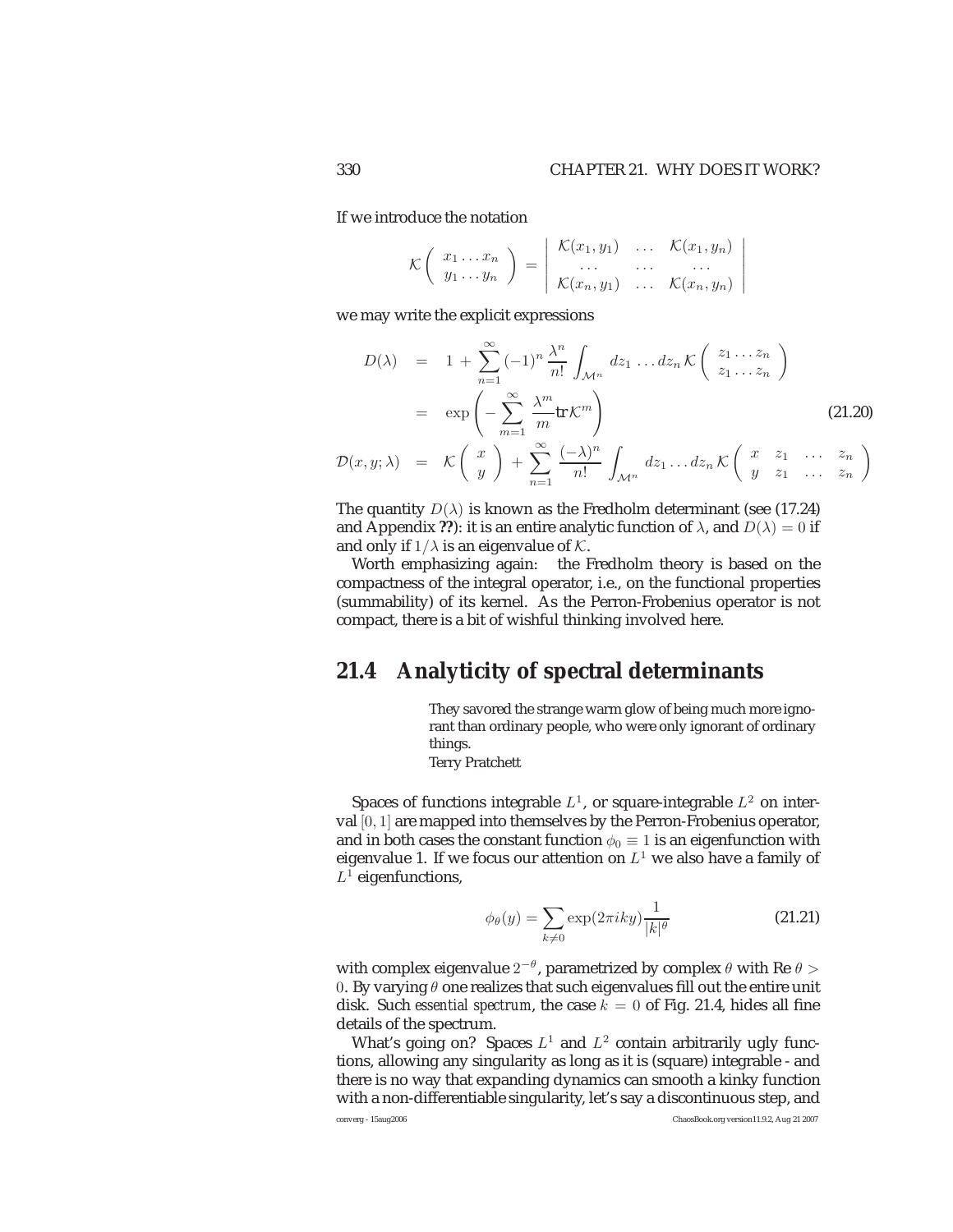that is why the eigenspectrum is dense rather than discrete. Mathematicians love to wallow in this kind of muck, but there is no way to prepare a nowhere differentiable  $L^1$  initial density in a laboratory. The only thing we can prepare and measure are piecewise smooth (real-analytic) density functions.

For a bounded linear operator <sup>A</sup> on a Banach space **Ω**, the spectral radius is the smallest positive number  $\rho_{spec}$  such that the spectrum is inside the disk of radius  $\rho_{spec}$ , while the essential spectral radius is the smallest positive number  $\rho_{ess}$  such that outside the disk of radius  $\rho_{ess}$ the spectrum consists only of isolated eigenvalues of finite multiplicity (see Fig. 21.4).

We may shrink the essential spectrum by letting the Perron-Frobenius  $\frac{21.5}{21.5}$ , page 342 operator act on a space of smoother functions, exactly as in the onebranch repeller case of Section 21.1. We thus consider a smaller space,  $\mathbb{C}^{k+\alpha}$ , the space of k times differentiable functions whose k'th derivatives are Hölder continuous with an exponent  $0 < \alpha \leq 1$ : the expansion property guarantees that such a space is mapped into itself by the Perron-Frobenius operator. In the strip  $0 < \text{Re } \theta < k + \alpha$  most  $\phi_{\theta}$  will cease to be eigenfunctions in the space  $\mathbb{C}^{k+\alpha}$ ; the function  $\phi_n$  survives only for integer valued  $\theta = n$ . In this way we arrive at a finite set of *isolated* eigenvalues 1, 2<sup>-1</sup>, ···, 2<sup>-k</sup>, and an essential spectral radius  $\rho_{ess} = 2^{-(k+\alpha)}$ .

We follow a simpler path and restrict the function space even further, namely to a space of analytic functions, i.e., functions for which the Taylor expansion is convergent at each point of the interval [0, 1]. With this choice things turn out easy and elegant. To be more specific, let  $\phi$  be a holomorphic and bounded function on the disk  $D = B(0, R)$  of radius  $R > 0$  centered at the origin. Our Perron-Frobenius operator preserves the space of such functions provided  $(1 + R)/2 < R$  so all we need is to choose  $R > 1$ . If  $F_s$ ,  $s \in \{0,1\}$ , denotes the s inverse branch of the Bernoulli shift (21.6), the corresponding action of the Perron-Frobenius operator is given by  $\mathcal{L}_s h(y) = \sigma F'_s(y)$   $h \circ F_s(y)$ , using the Cauchy integral formula along the ∂D boundary contour:

$$
\mathcal{L}_s h(y) = \sigma \oint \frac{dw}{2\pi i} \, \partial D \frac{h(w) F_s'(y)}{w - F_s(y)} \,. \tag{21.22}
$$

For reasons that will be made clear later we have introduced a sign  $\sigma = \pm 1$  of the given real branch  $|F'(y)| = \sigma F'(y)$ . For both branches of the Bernoulli shift  $s = 1$ , but in general one is not allowed to take absolute values as this could destroy analyticity. In the above formula one may also replace the domain D by *any domain* containing [0, 1] such that the inverse branches maps the closure of  $D$  into the interior of  $D$ . Why? simply because the kernel remains non-singular under this condition, i.e.,  $w - F(y) \neq 0$  whenever  $w \in \partial D$  and  $y \in Cl$  D. The problem is now reduced to the standard theory for Fredholm determinants, Section 21.3. The integral kernel is no longer singular, traces and determinants are well-defined, and we can evaluate the trace of  $\mathcal{L}_F$  by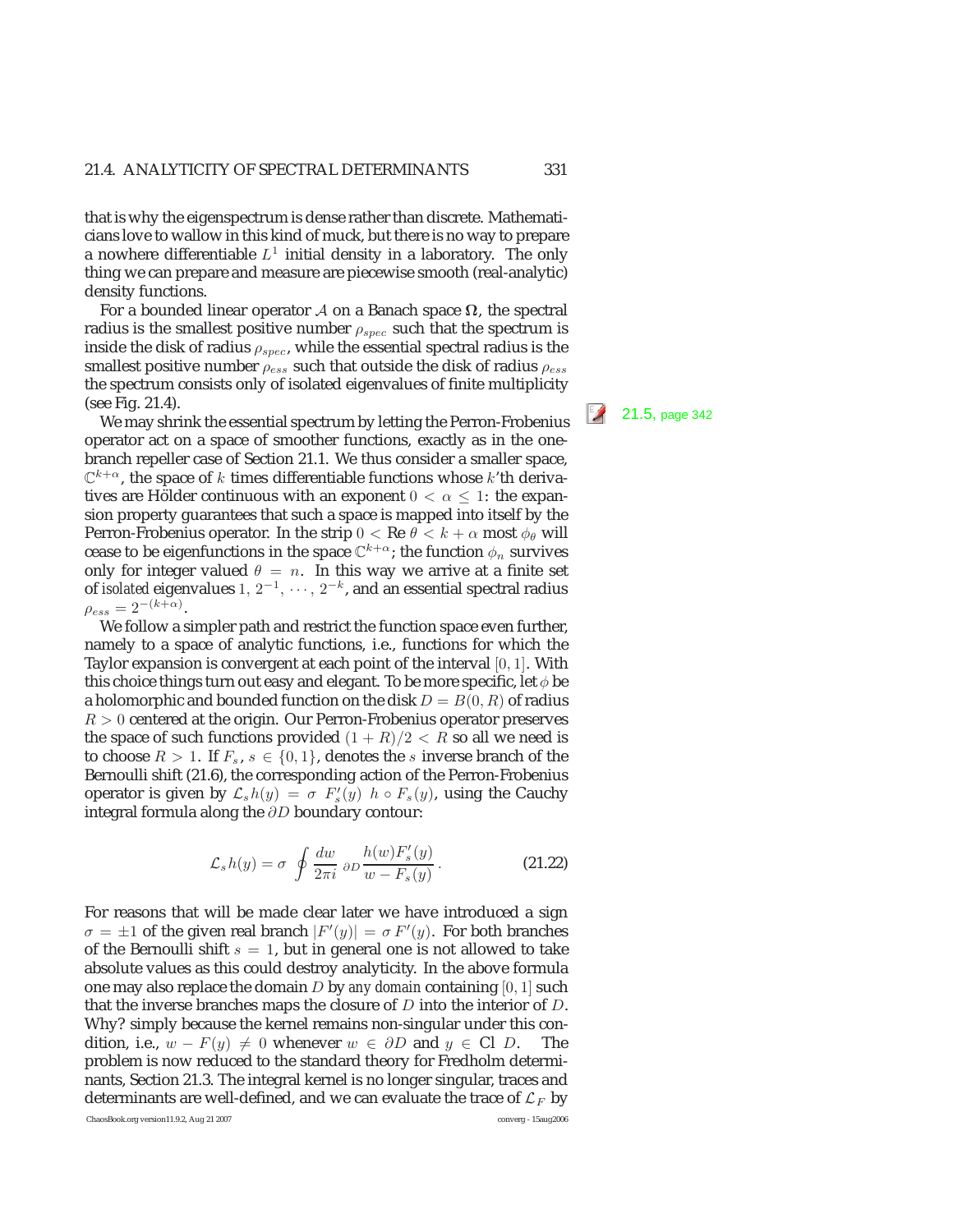means of the Cauchy contour integral formula:

$$
\operatorname{tr} \mathcal{L}_F = \oint \frac{dw}{2\pi i} \; \frac{\sigma F'(w)}{w - F(w)} \, .
$$

Elementary complex analysis shows that since  $F$  maps the closure of  $D$ into its own interior,  $F$  has a unique (real-valued) fixed point  $x^*$  with a <sup>[5</sup> $\ell$  21.6, page 342 multiplier strictly smaller than one in absolute value. Residue calculus therefore yields

$$
\text{tr }\mathcal{L}_F = \frac{\sigma F'(x^*)}{1 - F'(x^*)} = \frac{1}{|f'(x^*) - 1|},
$$

justifying our previous *ad hoc* calculations of traces using Dirac delta functions.

**Example 21.8 Perron-Frobenius operator in a matrix representation:**

As in Example 21.1, we start with a map with a single fixed point, but this time with a nonlinear piecewise analytic map  $f$  with a nonlinear inverse  $F =$  $f^{-1}$ , sign of the derivative  $\sigma = \sigma(F') = F'/|F'|$ 

$$
\mathcal{L}\phi(z) = \int dx \; \delta(z - f(x)) \, \phi(x) = \sigma \; F'(z) \; \phi(F(z)) \, .
$$

Assume that  $F$  is a contraction of the unit disk, i.e.,

$$
|F(z)| < \theta < 1 \quad \text{and} \quad |F'(z)| < C < \infty \quad \text{for} \quad |z| < 1 \,, \tag{21.23}
$$

and expand  $\phi$  in a polynomial basis by means of the Cauchy formula

$$
\phi(z) = \sum_{n\geq 0} z^n \phi_n = \oint \frac{dw}{2\pi i} \frac{\phi(w)}{w - z}, \quad \phi_n = \oint \frac{dw}{2\pi i} \frac{\phi(w)}{w^{n+1}}
$$

Combining this with (21.22), we see that in this basis  $\mathcal L$  is represented by the matrix

$$
\mathcal{L}\phi(w) = \sum_{m,n} w^m L_{mn} \phi_n \,, \quad L_{mn} = \oint \frac{dw}{2\pi i} \, \frac{\sigma \, F'(w) (F(w))^n}{w^{m+1}} \,. \tag{21.24}
$$

Taking the trace and summing we get:

$$
\text{tr }\mathcal{L} = \sum_{n\geq 0} L_{nn} = \oint \frac{dw}{2\pi i} \frac{\sigma F'(w)}{w - F(w)}.
$$

This integral has but one simple pole at the unique fixed point  $w^* = F(w^*) = f(w^*)$  . Hence

$$
\text{tr }\mathcal{L} = \frac{\sigma F'(w^*)}{1 - F'(w^*)} = \frac{1}{|f'(w^*) - 1|} \, .
$$

We worked out a very specific example, yet our conclusions can be generalized, provided a number of restrictive requirements are met by the dynamical system under investigation:

 $\frac{12}{1}$  21.6, page 342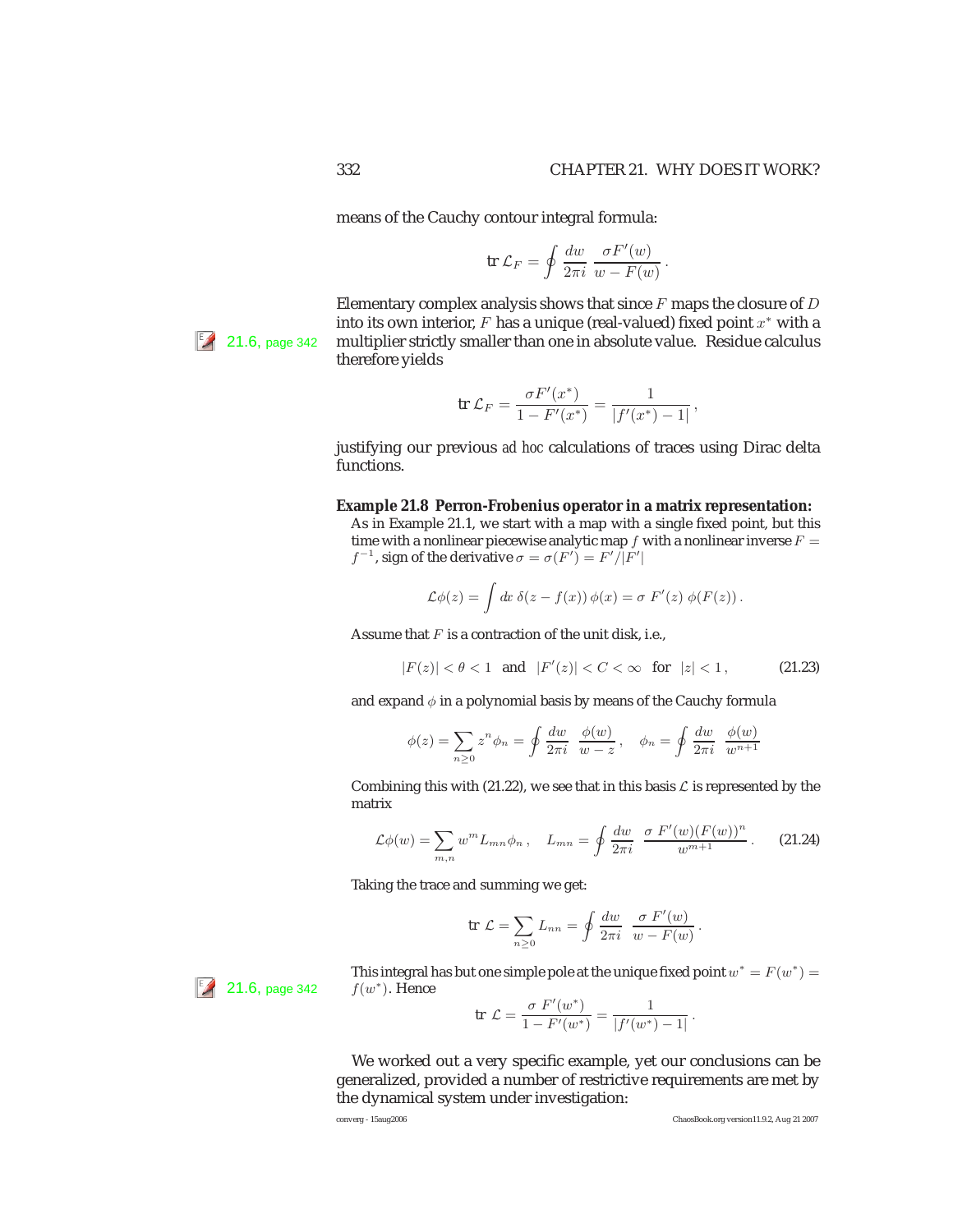1) the evolution operator is *multiplicative* along the flow,

2) the symbolic dynamics is a *finite subshift*,

3) all cycle eigenvalues are *hyperbolic* (exponentially bounded in magnitude away from 1),

4) the map (or the flow) is *real analytic*, i.e., it has a piecewise analytic continuation to a complex extension of the state space.

These assumptions are romantic expectations not satisfied by the dynamical systems that we actually desire to understand. Still, they are not devoid of physical interest; for example, nice repellers like our 3 disk game of pinball do satisfy the above requirements.

Properties 1 and 2 enable us to represent the evolution operator as a finite matrix in an appropriate basis; properties 3 and 4 enable us to bound the size of the matrix elements and control the eigenvalues. To see what can go wrong, consider the following examples:

Property 1 is violated for flows in 3 or more dimensions by the following weighted evolution operator

$$
\mathcal{L}^t(y,x) = |\Lambda^t(x)|^{\beta} \delta(y - f^t(x)) ,
$$

where  $\Lambda^t(x)$  is an eigenvalue of the fundamental matrix transverse to the flow. Semiclassical quantum mechanics suggest operators of this form with  $\beta = 1/2$ , (see Chapter ??). The problem with such operators arises from the fact that when considering the fundamental matrices  $J_{ab} = J_a J_b$  for two successive trajectory segments a and b, the corresponding eigenvalues are in general *not* multiplicative,  $\Lambda_{ab} \neq \Lambda_a \Lambda_b$ (unless a, b are iterates of the same prime cycle p, so  $J_a J_b = J_n^{r_a + r_b}$ ). Consequently, this evolution operator is not multiplicative along the trajectory. The theorems require that the evolution be represented as a matrix in an appropriate polynomial basis, and thus cannot be applied to non-multiplicative kernels, i.e., kernels that do not satisfy the semi-group property  $\mathcal{L}^{t'}\mathcal{L}^{t} = \mathcal{L}^{t'+t}$ . The cure for this problem in this particular case is given in Appendix **??**.

Property 2 is violated by the  $1-d$  tent map (see Fig. 21.4 (a))

$$
f(x) = \alpha(1 - |1 - 2x|), \quad 1/2 < \alpha < 1.
$$

All cycle eigenvalues are hyperbolic, but in general the critical point  $x_c = 1/2$  is not a pre-periodic point, so there is no finite Markov partition and the symbolic dynamics does not have a finite grammar (see Section 11.5 for definitions). In practice, this means that while the leading eigenvalue of  $\mathcal L$  might be computable, the rest of the spectrum is very hard to control; as the parameter  $\alpha$  is varied, the non-leading zeros of the spectral determinant move wildly about.

Property 3 is violated by the map (see Fig. 21.4 (b))

$$
f(x)=\left\{\begin{array}{ll} x+2x^2 \quad ,\quad x\in I_0=[0,\frac{1}{2}] \\[0.2cm] 2-2x \quad ,\quad x\in I_1=[\frac{1}{2},1] \end{array}\right. .
$$
ChaosBook.org version11.9.2, Aug 21 2007  
converg - 15aug2006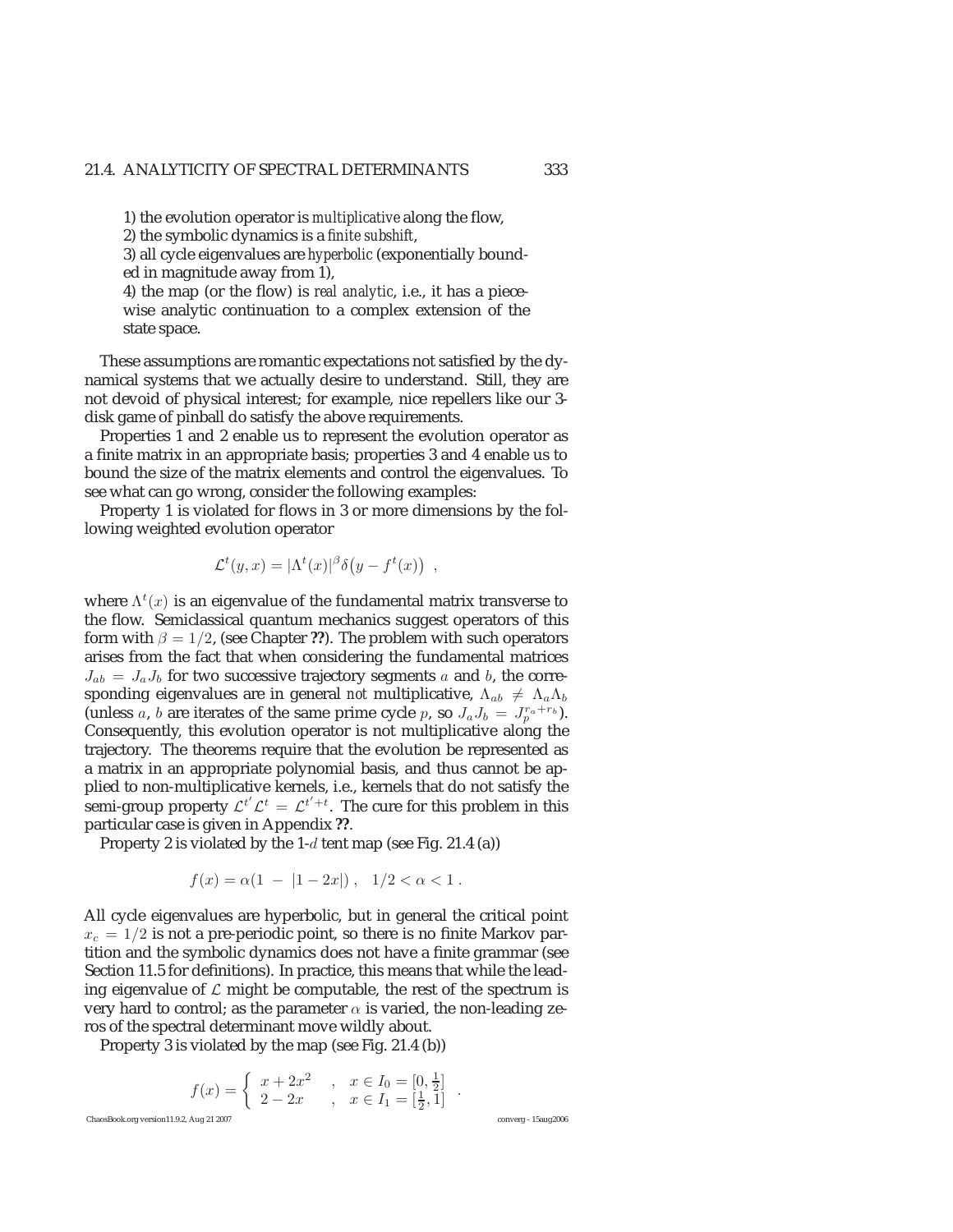

**Fig. 21.2** (a) A (hyperbolic) tent map without a finite Markov partition. (b) A Markov map with a marginal fixed point.

Here the interval [0, 1] has a Markov partition into two subintervals  $I_0$ and  $I_1$ , and f is monotone on each. However, the fixed point at  $x = 0$ has marginal stability  $\Lambda_0 = 1$ , and violates condition 3. This type of map is called "intermittent" and necessitates much extra work. The problem is that the dynamics in the neighborhood of a marginal fixed point is very slow, with correlations decaying as power laws rather than exponentially. We will discuss such flows in Chapter 22.

Property 4 is required as the heuristic approach of Chapter 16 faces two major hurdles:

- (1) The trace (16.8) is not well defined because the integral kernel is singular.
- (2) The existence and properties of eigenvalues are by no means clear.

Actually, property 4 is quite restrictive, but we need it in the present approach, so that the Banach space of analytic functions in a disk is preserved by the Perron-Frobenius operator.

In attempting to generalize the results, we encounter several problems. First, in higher dimensions life is not as simple. Multi-dimensional residue calculus is at our disposal but in general requires that we find poly-domains (direct product of domains in each coordinate) and this need not be the case. Second, and perhaps somewhat surprisingly, the 'counting of periodic orbits' presents a difficult problem. For example, instead of the Bernoulli shift consider the doubling map of the circle,  $x \mapsto 2x \mod 1, x \in R/Z$ . Compared to the shift on the interval [0, 1] the only difference is that the endpoints 0 and 1 are now glued together. Because these endpoints are fixed points of the map, the number of cycles of length  $n$  decreases by 1. The determinant becomes:

$$
\det(1 - z\mathcal{L}) = \exp\left(-\sum_{n=1}^{\infty} \frac{z^n}{n} \frac{2^n - 1}{2^n - 1}\right) = 1 - z.
$$
 (21.25)

The value  $z = 1$  still comes from the constant eigenfunction, but the Bernoulli polynomials no longer contribute to the spectrum (as they are converg - 15aug2006 ChaosBook.org version11.9.2, Aug 21 2007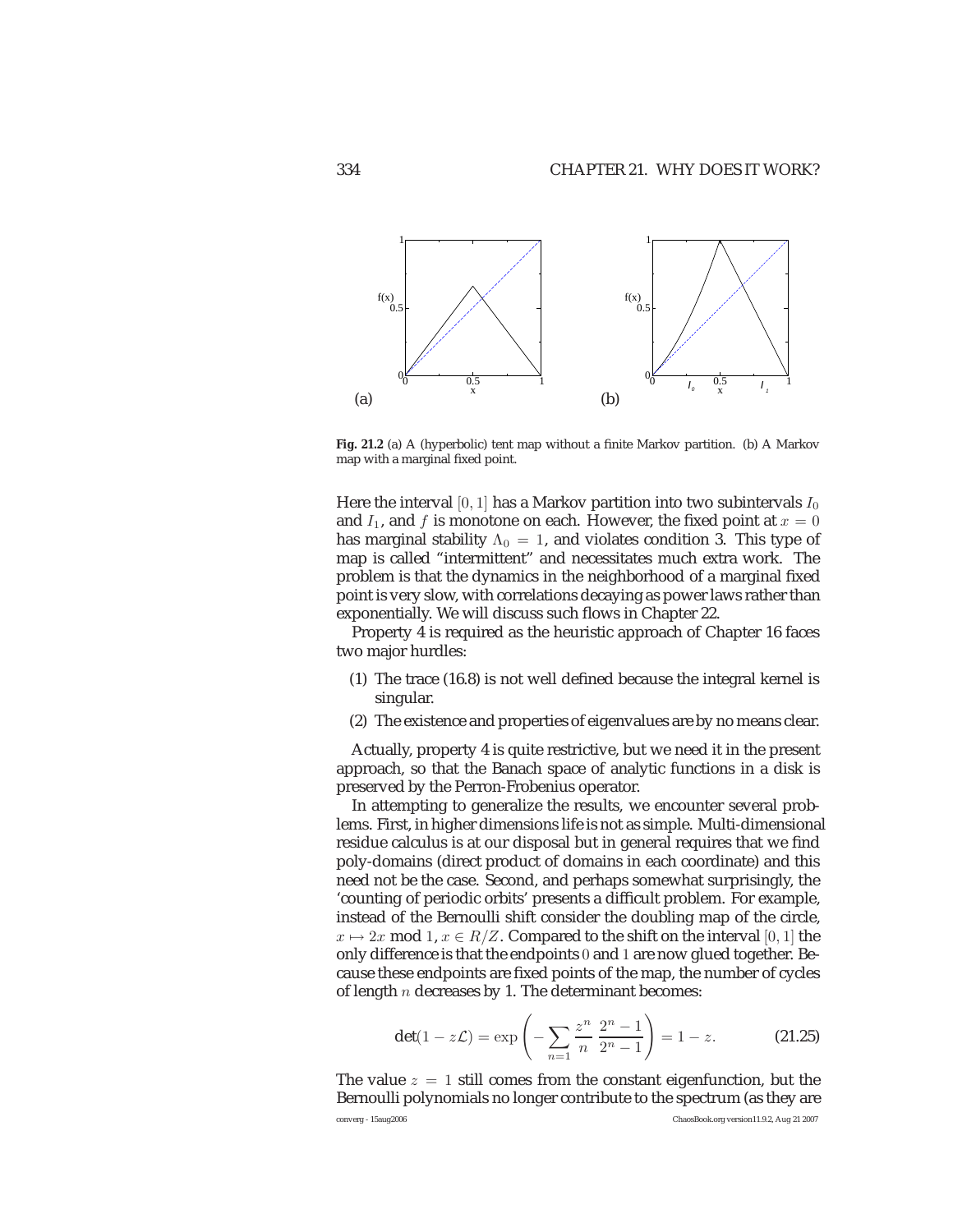not periodic). Proofs of these facts, however, are difficult if one sticks to the space of analytic functions.

Third, our Cauchy formulas *a priori* work only when considering purely expanding maps. When stable and unstable directions co-exist we have to resort to stranger function spaces, as shown in the next section.

# **21.5 Hyperbolic maps**

I can give you a definion of a Banach space, but I do not know what that means. Federico Bonnetto, *Banach space*

### (H.H. Rugh)

Proceeding to hyperbolic systems, one faces the following paradox: If  $f$  is an area-preserving hyperbolic and real-analytic map of, for example, a 2-dimensional torus then the Perron-Frobenius operator is unitary on the space of  $L^2$  functions, and its spectrum is confined to the unit circle. On the other hand, when we compute determinants we find eigenvalues scattered around inside the unit disk. Thinking back to the Bernoulli shift Example 21.5 one would like to imagine these eigenvalues as popping up from the  $L^2$  spectrum by shrinking the function space. Shrinking the space, however, can only make the spectrum smaller so this is obviously not what happens. Instead one needs to introduce a 'mixed' function space where in the unstable direction one resorts to analytic functions, as before, but in the stable direction one instead considers a 'dual space' of distributions on analytic functions. Such a space is neither included in nor includes  $L^2$  and we have thus resolved the paradox. However, it still remains to be seen how traces and determinants are calculated.

The linear hyperbolic fixed point Example 21.6 is somewhat misleading, as we have made explicit use of a map that acts independently along the stable and unstable directions. For a more general hyperbolic map, there is no way to implement such direct product structure, and the whole argument falls apart. Her comes an idea; use the analyticity of the map to rewrite the Perron-Frobenius operator acting as follows (where  $\sigma$  denotes the sign of the derivative in the unstable direction):

$$
\mathcal{L}h(z_1, z_2) = \oint \oint \frac{\sigma \ h(w_1, w_2)}{(z_1 - f_1(w_1, w_2)(f_2(w_1, w_2) - z_2)} \frac{dw_1}{2\pi i} \frac{dw_2}{2\pi i}.
$$
 (21.26)

Here the function  $\phi$  should belong to a space of functions analytic respectively *outside* a disk and *inside* a disk in the first and the second coordinates; with the additional property that the function decays to zero as the first coordinate tends to infinity. The contour integrals are along the boundaries of these disks. It is an exercise in multi-dimensional residue calculus to verify that for the above linear example this expression reduces to (21.9). Such operators form the building blocks in the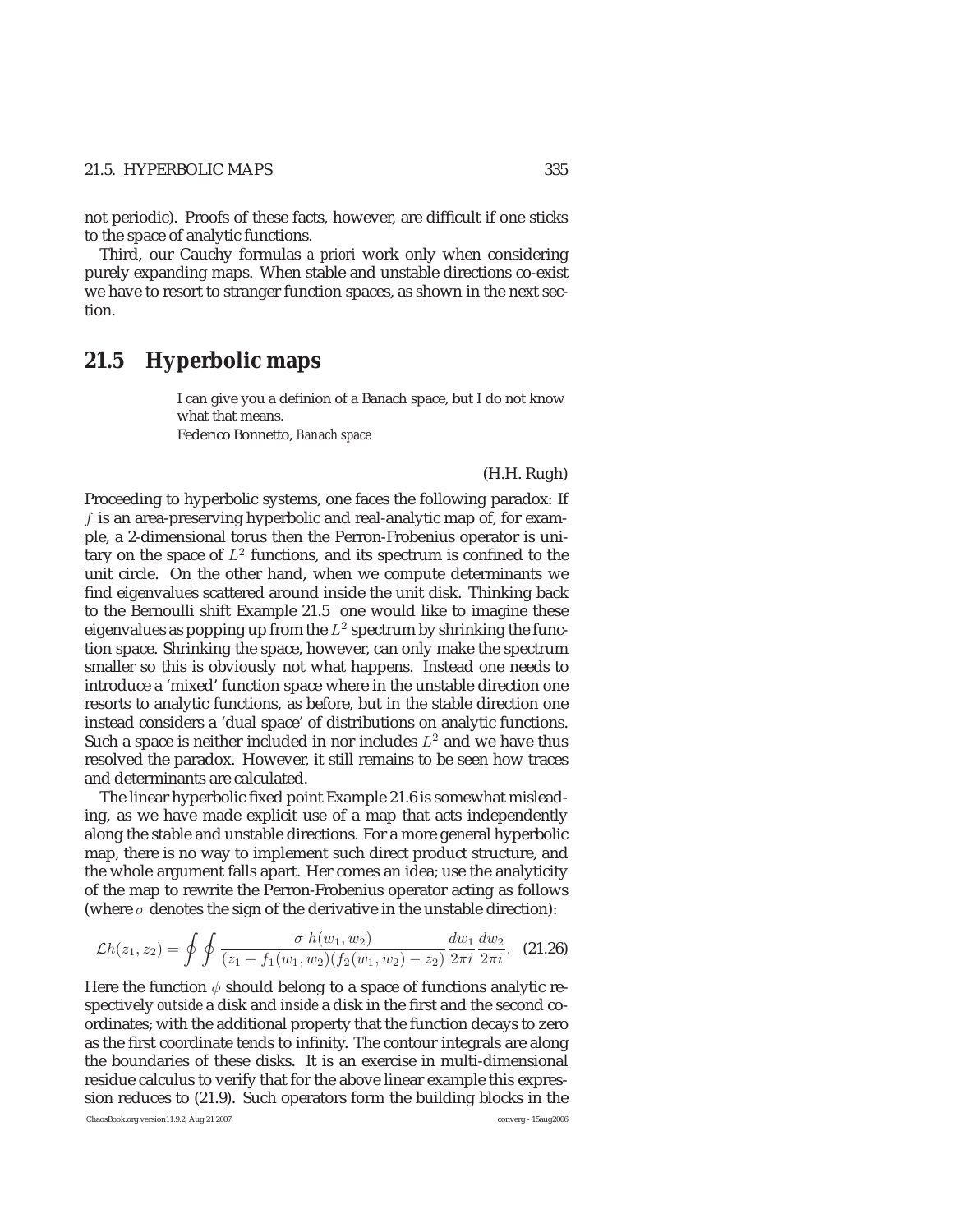

**Fig. 21.3** For an analytic hyperbolic map, specifying the contracting coordinate  $w_h$  at the initial rectangle and the expanding coordinate  $z_v$  at the image rectangle defines a unique trajectory between the two rectangles. In particular,  $w_v$  and  $z_h$  (not shown) are uniquely specified.

calculation of traces and determinants. One can prove the following: **Theorem:** *The spectral determinant for 2-*d *hyperbolic analytic maps is entire.*

# Remark 21.4

The proof, apart from the Markov property that is the same as for the purely expanding case, relies heavily on the analyticity of the map in the explicit construction of the function space. The idea is to view the hyperbolicity as a cross product of a contracting map in forward time and another contracting map in backward time. In this case the Markov property introduced above has to be elaborated a bit. Instead of dividing the state space into intervals, one divides it into rectangles. The rectangles should be viewed as a direct product of intervals (say horizontal and vertical), such that the forward map is contracting in, for example, the horizontal direction, while the inverse map is contracting in the vertical direction. For Axiom A systems (see Remark 21.4) one may choose coordinate axes close to the stable/unstable manifolds of the map. With the state space divided into  $N$  rectangles  $\{\mathcal{M}_1, \mathcal{M}_2, \ldots, \mathcal{M}_N\}, \mathcal{M}_i = I_i^h \times I_i^v$  one needs a complex extension  $D_i^h \times D_i^v$ , with which the hyperbolicity condition (which simultaneously guarantees the Markov property) can be formulated as follows:

Analytic hyperbolic property: Either  $f(\mathcal{M}_i) \cap \text{Int}(\mathcal{M}_i) = \emptyset$ , or for each pair  $w_h\, \in\, \mathrm{Cl}(D_i^h),\, z_v\, \in\, \mathrm{Cl}(D_j^v)$  there exist unique analytic functions of  $w_h, z_v: w_v = w_v(w_h, z_v) \in \text{Int}(D_i^v), z_h = z_h(w_h, z_v) \in \text{Int}(D_j^h),$ such that  $f(w_h, w_v) = (z_h, z_v)$ . Furthermore, if  $w_h \in I_i^h$  and  $z_v \in I_j^v$ , then  $w_v \in I_i^v$  and  $z_h \in I_j^h$  (see Fig. 21.5).

In plain English, this means for the iterated map that one replaces the coordinates  $z_h, z_v$  at time n by the contracting pair  $z_h, w_v$ , where  $w_v$  is the contracting coordinate at time  $n + 1$  for the 'partial' inverse map.

In two dimensions the operator in (21.26) acts on functions analytic outside  $D_i^h$  in the horizontal direction (and tending to zero at infinity) and inside  $D_i^v$  in the vertical direction. The contour integrals are precisely along the boundaries of these domains.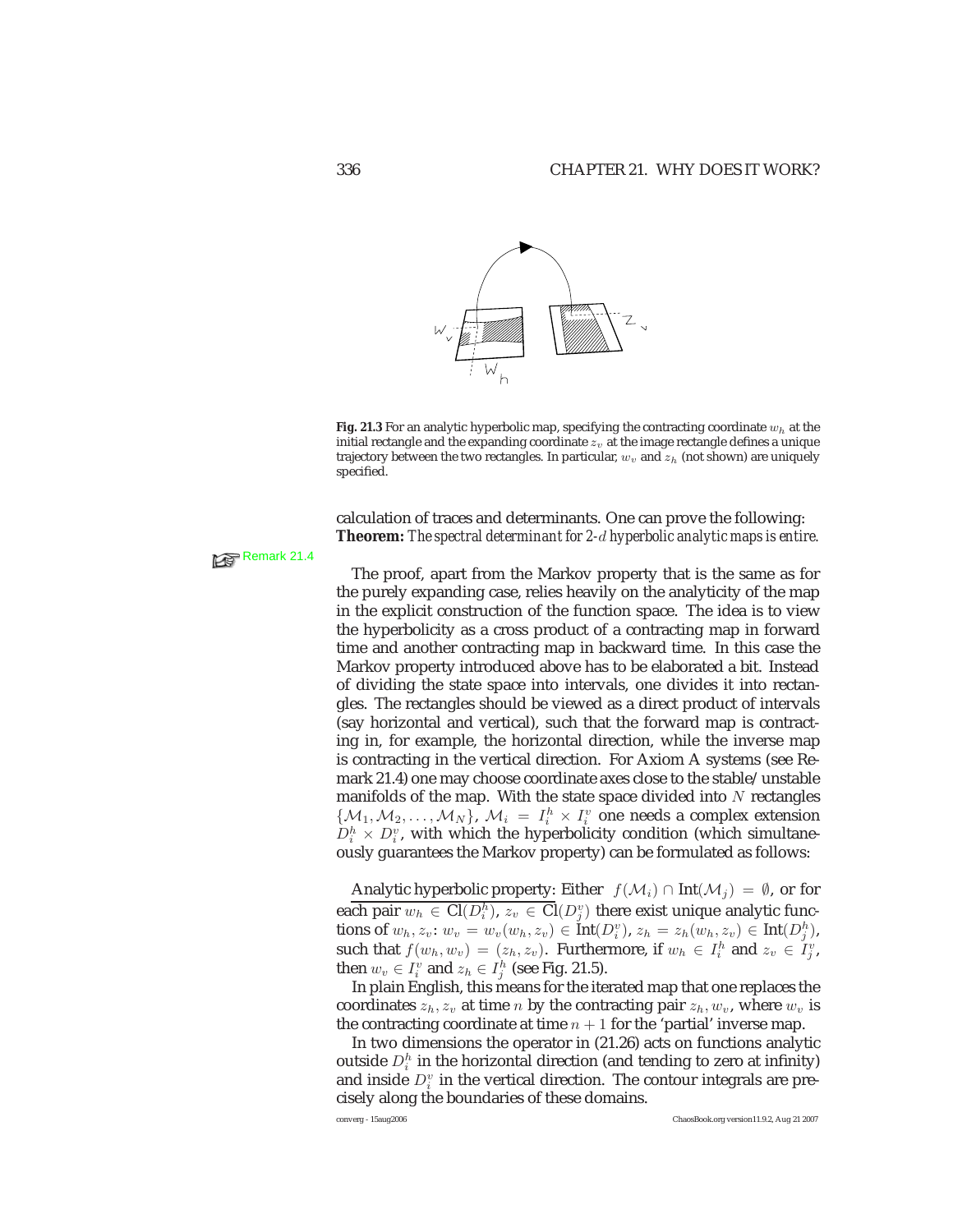A map f satisfying the above condition is called *analytic hyperbolic* and the theorem states that the associated spectral determinant is entire, and that the trace formula (16.8) is correct.

Examples of analytic hyperbolic maps are provided by small analytic perturbations of the cat map, the 3-disk repeller, and the 2-d baker's map.

# **21.6 The physics of eigenvalues and eigenfunctions**

We appreciate by now that any honest attempt to look at the spectral properties of the Perron-Frobenius operator involves hard mathematics, but the effort is rewarded by the fact that we are finally able to control the analyticity properties of dynamical zeta functions and spectral determinants, and thus substantiate the claim that these objects provide a powerful and well-founded perturbation theory.

Often (see Chapter 15) physically important part of the spectrum is just the leading eigenvalue, which gives us the escape rate from a repeller, or, for a general evolution operator, formulas for expectation values of observables and their higher moments. Also the eigenfunction associated to the leading eigenvalue has a physical interpretation (see Chapter 14): it is the density of the natural measures, with singular measures ruled out by the proper choice of the function space. This conclusion is in accord with the generalized Perron-Frobenius theorem for evolution operators. In the finite dimensional setting, such a theorem is formulated as follows:  $R \geq R$  Remark 21.4

- 
- **Perron-Frobenius theorem:** Let  $L_{ij}$  be a nonnegative matrix, such that some *n* exists for which  $(L^n)_{ij} > 0 \ \forall i, j$ : then
	- (1) The maximal modulus eigenvalue is non-degenerate real, and positive
	- (2) The corresponding eigenvector (defined up to a constant) has nonnegative coordinates

We may ask what physical information is contained in eigenvalues beyond the leading one: suppose that we have a probability conserving system (so that the dominant eigenvalue is 1), for which the essential spectral radius satisfies  $0 < \rho_{ess} < \theta < 1$  on some Banach space  $\beta$ . Denote by **P** the projection corresponding to the part of the spectrum inside a disk of radius  $\theta$ . We denote by  $\lambda_1, \lambda_2 \ldots, \lambda_M$  the eigenvalues outside of this disk, ordered by the size of their absolute value, with  $\lambda_1 = 1$ . Then we have the following decomposition

$$
\mathcal{L}\varphi = \sum_{i=1}^{M} \lambda_i \psi_i L_i \psi_i^* \varphi + \mathbf{P} \mathcal{L}\varphi \qquad (21.27)
$$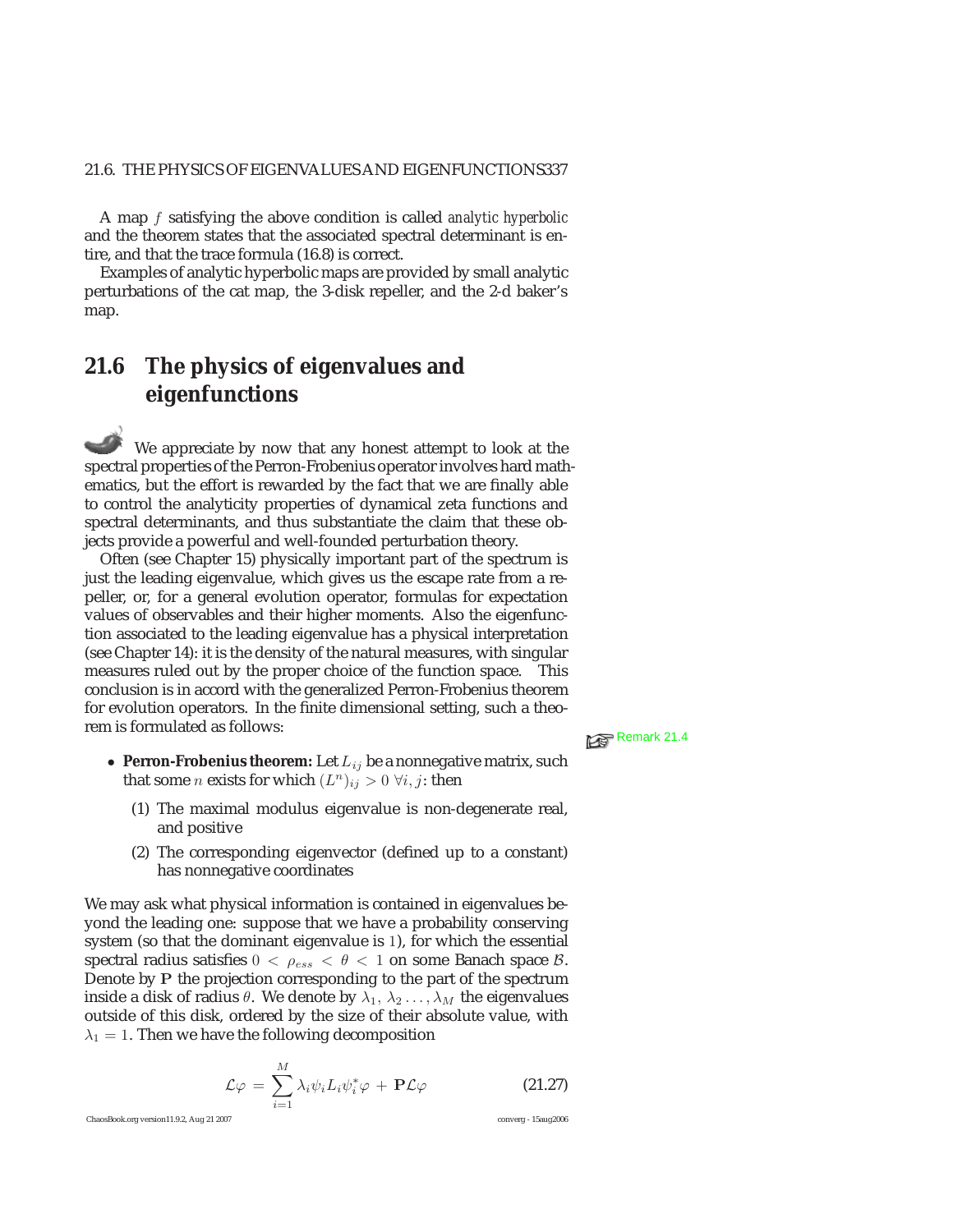when  $L_i$  are (finite) matrices in Jordan canomical form ( $L_0 = 0$  is a [1×1] matrix, as  $\lambda_0$  is simple, due to the Perron-Frobenius theorem), whereas  $\psi_i$  is a row vector whose elements form a basis on the eigenspace corresponding to  $\lambda_i$ , and  $\psi_i^*$  is a column vector of elements of  $\mathcal{B}^*$  (the dual space of linear functionals over  $\beta$ ) spanning the eigenspace of  $\mathcal{L}^*$  corresponding to  $\lambda_i$ . For iterates of the Perron-Frobenius operator, (21.27) becomes

$$
\mathcal{L}^n \varphi \,=\, \sum_{i=1}^M \lambda_i^n \psi_i L_i^n \psi_i^* \varphi \,+\,\mathbf{P} \mathcal{L}^n \varphi \,. \tag{21.28}
$$

If we now consider, for example, correlation between initial  $\varphi$  evolved *n* steps and final  $\xi$ ,

$$
\langle \xi | \mathcal{L}^n | \varphi \rangle = \int_{\mathcal{M}} dy \, \xi(y) \left( \mathcal{L}^n \varphi \right)(y) = \int_{\mathcal{M}} dw \left( \xi \circ f^n \right)(w) \varphi(w), \quad \text{(21.29)}
$$

it follows that

$$
\langle \xi | \mathcal{L}^n | \varphi \rangle = \lambda_1^n \omega_1(\xi, \varphi) + \sum_{i=2}^L \lambda_i^n \omega_i^{(n)}(\xi, \varphi) + \mathcal{O}(\theta^n) , \qquad (21.30)
$$

where

$$
\omega_i^{(n)}(\xi,\varphi) \,=\, \int_{\mathcal M} \, dy\, \xi(y) \psi_i L_i^n \psi_i^* \varphi\,.
$$

The eigenvalues beyond the leading one provide two pieces of information: they rule the convergence of expressions containing high powers of the evolution operator to leading order (the  $\lambda_1$  contribution). 21.7, page 342 Moreover if  $\omega_1(\xi,\varphi)=0$  then (21.29) defines a correlation function: as each term in (21.30) vanishes exponentially in the  $n \to \infty$  limit, the eigenvalues  $\lambda_2, \ldots, \lambda_M$  determine the exponential decay of correlations for our dynamical system. The prefactors  $\omega$  depend on the choice of functions, whereas the exponential decay rates (given by logarithms of  $\lambda_i$ ) do not: the correlation spectrum is thus a *universal* property of the dynamics (once we fix the overall functional space on which the Perron-Frobenius operator acts).

### **Example 21.9 Bernoulli shift eigenfunctions:**

Let us revisit the Bernoulli shift example (21.6) on the space of analytic functions on a disk: apart from the origin we have only simple eigenvalues  $\lambda_k =$  $2^{-k}$ ,  $k = 0, 1, \ldots$  The eigenvalue  $\lambda_0 = 1$  corresponds to probability conservation: the corresponding eigenfunction  $B_0(x)=1$  indicates that the natural measure has a constant density over the unit interval. If we now take any analytic function  $\eta(x)$  with zero average (with respect to the Lebesgue measure), it follows that  $\omega_1(\eta, \eta)=0$ , and from (21.30) the asymptotic decay of the correlation function is (unless also  $\omega_1(\eta, \eta)=0$ )

$$
C_{\eta,\eta}(n) \sim \exp(-n\log 2). \tag{21.31}
$$

Thus,  $-\log \lambda_1$  gives the exponential decay rate of correlations (with a prefactor that depends on the choice of the function). Actually the Bernoulli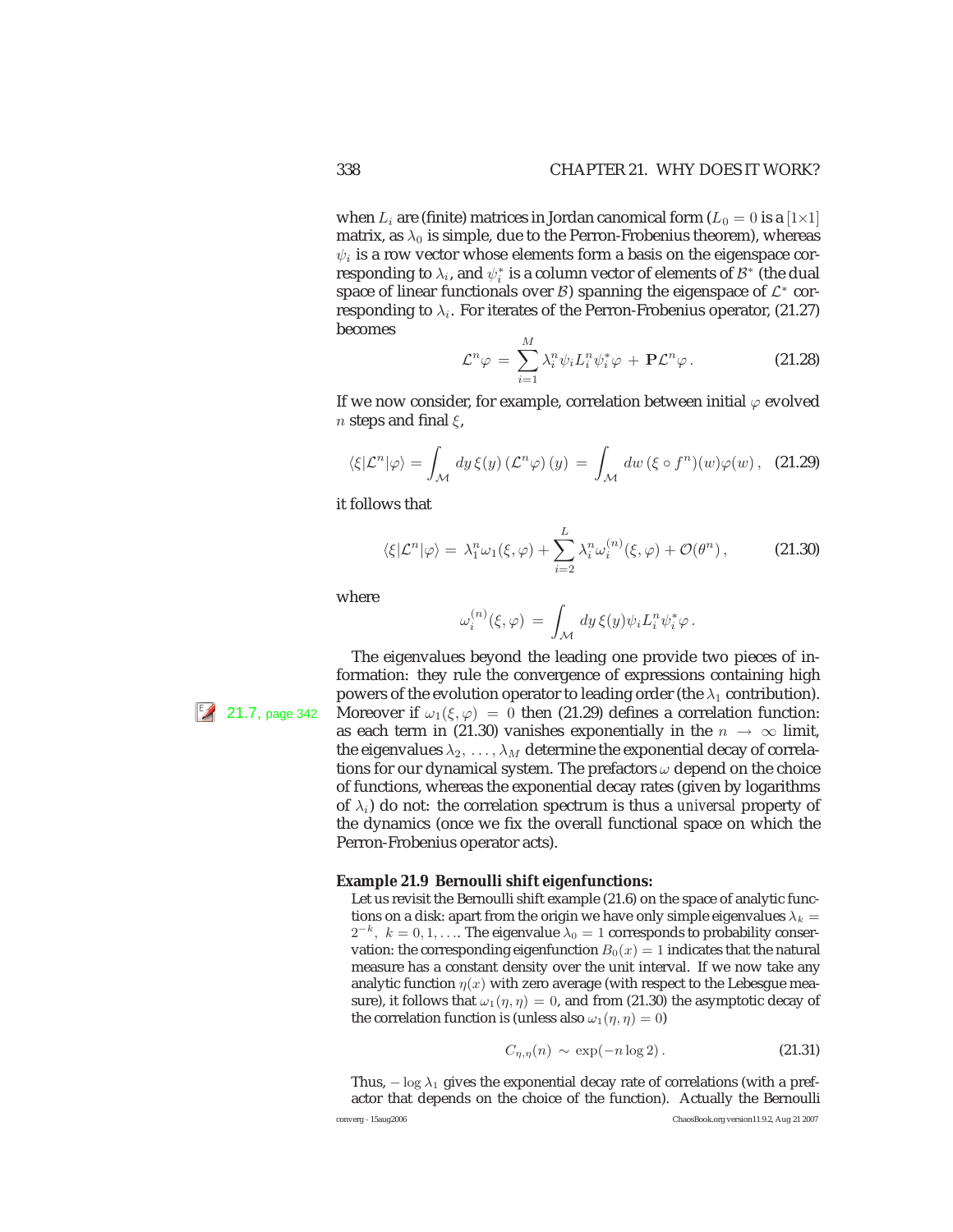### 21.7. TROUBLES AHEAD 339

shift case may be treated exactly, as for analytic functions we can employ the Euler-MacLaurin summation formula

$$
\eta(z) = \int_0^1 dw \, \eta(w) + \sum_{m=1}^\infty \frac{\eta^{(m-1)}(1) - \eta^{(m-1)}(0)}{m!} B_m(z) \,. \tag{21.32}
$$

As we are considering functions with zero average, we have from (21.29) and the fact that Bernoulli polynomials are eigenvectors of the Perron-Frobenius operator that

$$
C_{\eta,\eta}(n) = \sum_{m=1}^{\infty} \frac{(2^{-m})^n (\eta^{(m)}(1) - \eta^{(m)}(0))}{m!} \int_0^1 dz \, \eta(z) B_m(z) \, .
$$

The decomposition (21.32) is also useful in realizing that the linear functionals  $\psi_i^*$  are singular objects: if we write it as

$$
\eta(z) = \sum_{m=0}^{\infty} B_m(z) \psi_m^*[\eta],
$$

we see that these functionals are of the form

$$
\psi_i^*[\varepsilon] = \int_0^1 dw \, \Psi_i(w) \varepsilon(w) \,,
$$

where

$$
\Psi_i(w) = \frac{(-1)^{i-1}}{i!} \left( \delta^{(i-1)}(w-1) - \delta^{(i-1)}(w) \right), \tag{21.33}
$$

when  $i \geq 1$  and  $\Psi_0(w)=1$ . This representation is only meaningful when the function  $\varepsilon$  is analytic in neighborhoods of  $w, w = 1$ function  $\varepsilon$  is analytic in neighborhoods of  $w, w - 1$ .

# **21.7 Troubles ahead**

The above discussion confirms that for a series of examples of increasing generality formal manipulations with traces and determinants are justified: the Perron-Frobenius operator has isolated eigenvalues, the trace formulas are explicitly verified, and the spectral determinant is an entire function whose zeroes yield the eigenvalues. Real life is harder, as we may appreciate through the following considerations:

• Our discussion tacitly assumed something that is physically entirely reasonable: our evolution operator is acting on the space of analytic functions, i.e., we are allowed to represent the initial density  $\rho(x)$  by its Taylor expansions in the neighborhoods of periodic points. This is however far from being the only possible choice: mathematicians often work with the function space  $\mathbb{C}^{k+\alpha}$ , i.e., the space of k times differentiable functions whose k'th derivatives are Hölder continuous with an exponent  $0 < \alpha \leq 1$ : then every  $y^{\eta}$  with  $\Re \eta > k$  is an eigenfunction of the Perron-Frobenius operator and we have

$$
\mathcal{L}y^{\eta} = \frac{1}{|\Lambda|\Lambda^{\eta}}y^{\eta}, \qquad \eta \in \mathbb{C}.
$$

ChaosBook.org version11.9.2, Aug 21 2007 converg - 15aug2006

**Fig. 21.4** Spectrum of the Perron-Frobenius operator acting on the space of  $\mathbb{C}^{k+\alpha}$  Hölder-continuous functions: only k isolated eigenvalues remain between the spectral radius, and the essential spectral radius which bounds the "essential", continuous spectrum.



essential spectrum  $\text{cural radius}$  isolated eigenvalue

i! , (21.33)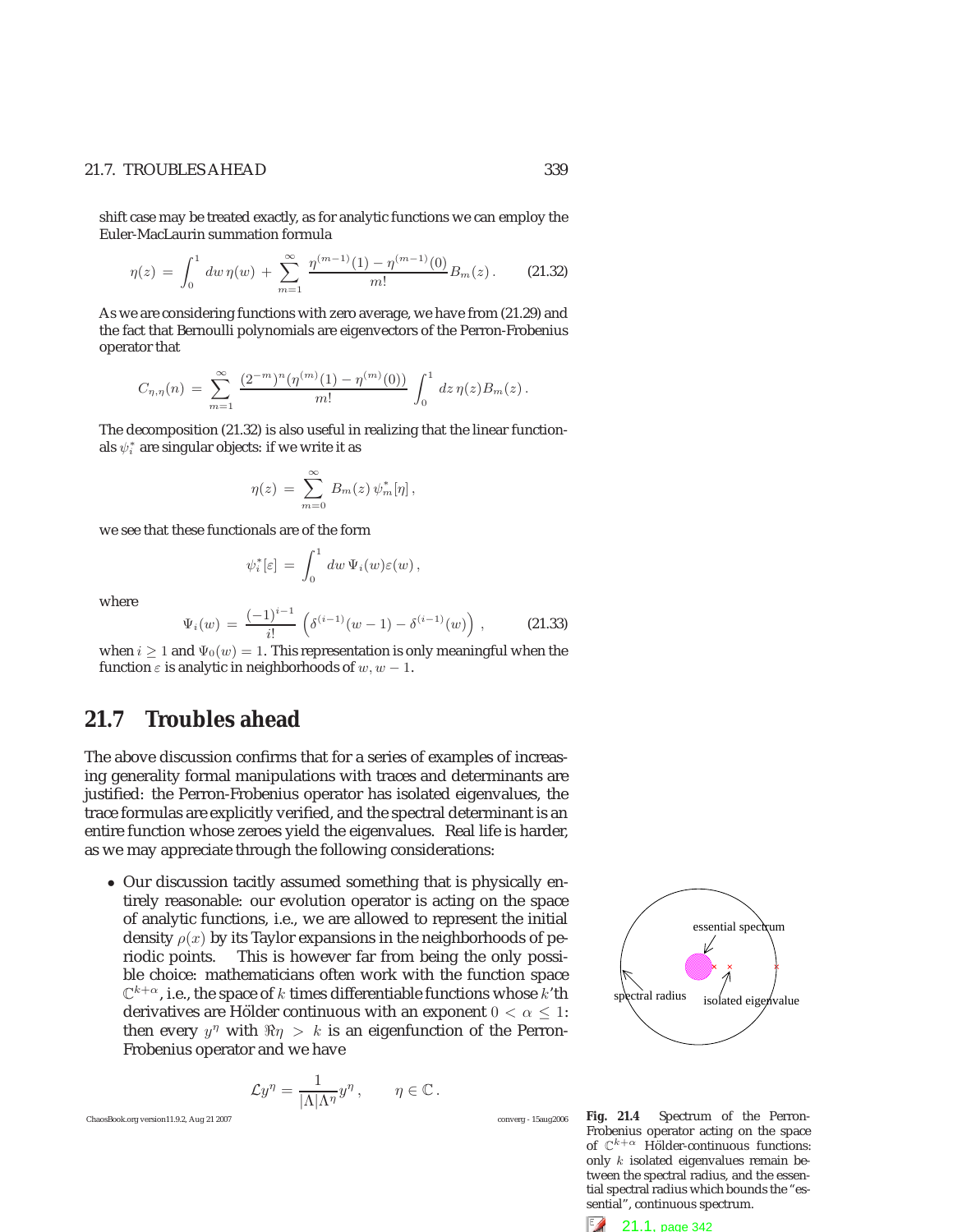This spectrum differs markedly from the analytic case: only a small number of isolated eigenvalues remain, enclosed between the spectral radius and a smaller disk of radius  $1/|\Lambda|^{k+1}$ , see Fig. 21.4. In literature the radius of this disk is called the *essential spectral radius*.

In Section 21.4 we discussed this point further, with the aid of a less trivial 1-dimensional example. The physical point of view is complementary to the standard setting of ergodic theory, where many chaotic properties of a dynamical system are encoded by the presence of a *continuous* spectrum, used to prove asymptotic decay of correlations in the space of  $L^2$  square-integrable func-

- A deceptively innocent assumption is hidden beneath many features discussed so far: that (21.1) maps a given function space into itself. This is strictly related to the *expanding* property of the map: if  $f(x)$  is smooth in a domain D then  $f(x/\Lambda)$  is smooth on a *larger* domain, provided  $|\Lambda| > 1$ . This is not obviously the case for hyperbolic systems in higher dimensions, and, as we saw in Section 21.5, extensions of the results obtained for expanding maps are highly nontrivial.
- It is not at all clear that the above analysis of a simple one-branch, one fixed point repeller can be extended to dynamical systems with a Cantor set of periodic points: we showed this in Section 21.4.

# **Summary**

Examples of analytic eigenfunctions for  $1-d$  maps are seductive, and make the problem of evaluating ergodic averages appears easy; just integrate over the desired observable weightes by the natural measure, right? No, generic natural measure sits on a fractal set and is singular everywhere. The point of this book is that you never need to construct the natural measure, cycle expansions will do that job.

A theory of evaluation of dynamical averages by means of trace formulas and spectral determinants requires a deep understanding of their analyticity and convergence.

We work here through a series of examples:

- (1) exact spectrum (but for a single fixed point of a linear map)
- (2) exact spectrum for a locally analytic map, matix representation
- (3) rigorous proof of existence of dicrete spectrum for  $2-d$  hyperbolic maps

In the case of especially well-behaved "Axiom A" systems, where both the symbolic dynamics and hyperbolicity are under control, it is possible to treat traces and determinants in a rigorous fashion, and strong results about the analyticity properties of dynamical zeta functions and spectral determinants outlined above follow.

 $\left| \frac{\epsilon}{2} \right|$  21.2, page 342 tions.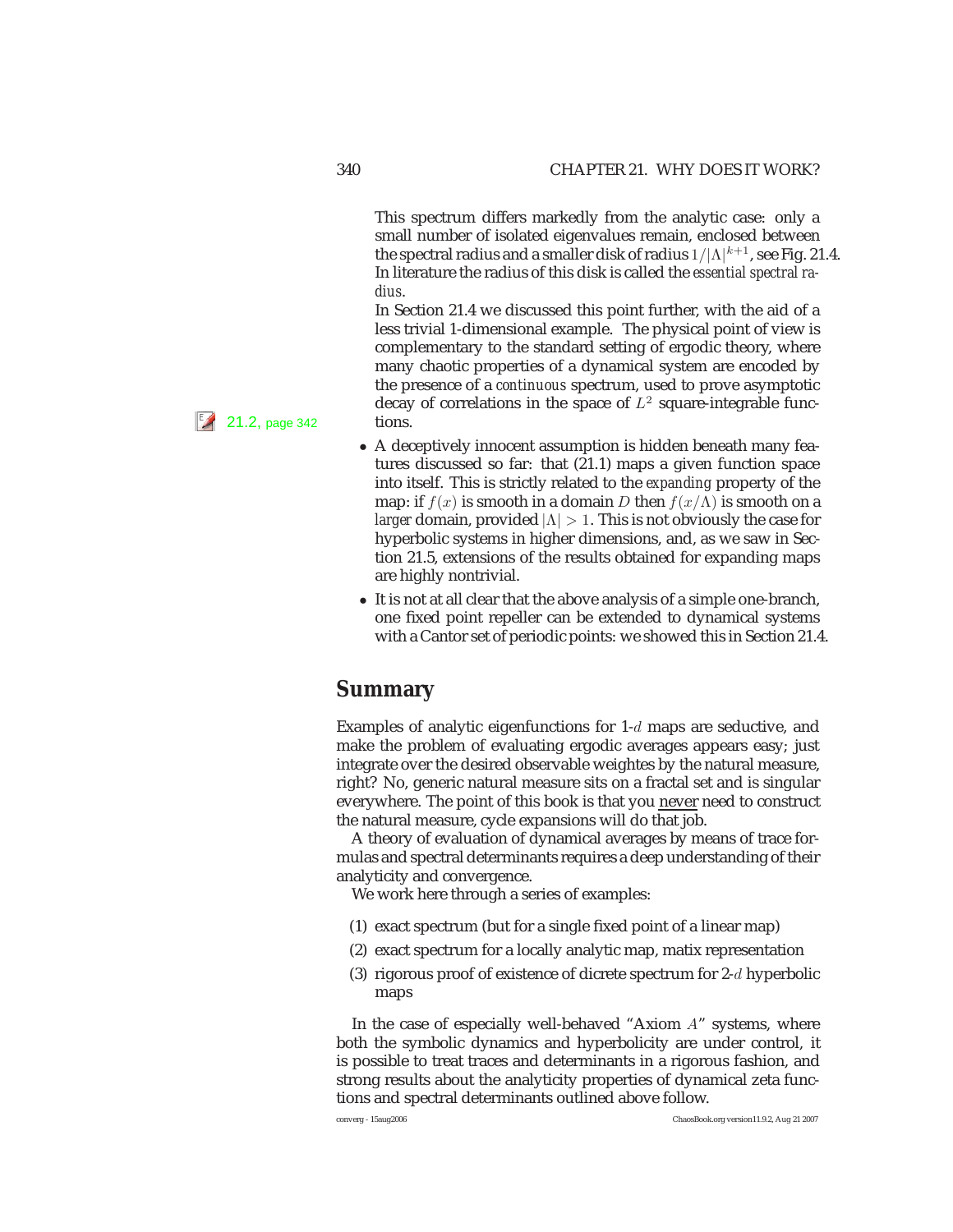# Further reading 341

Most systems of interest are *not* of the "axiom A" category; they are neither purely hyperbolic nor (as we have seen in Chapters 10 and 11 ) do they have finite grammar. The importance of symbolic dynamics is generally grossly unappreciated; the crucial ingredient for nice analyticity properties of zeta functions is the existence of a finite grammar (coupled with uniform hyperbolicity). The dynamical systems which are *really* interesting - for example, smooth bounded Hamiltonian potentials - are presumably never fully chaotic, and the central question remains: How do we attack this problem in a systematic and controllable fashion?

# **Further reading**

Surveys of rigorous theory. We recommend the references listed in Section **??** for an introduction to the mathematical literature on this subject. For a physicist, Driebe's monograph [33] might be the most accessible introduction into mathematics discussed briefley in this chapter. There are a number of reviews of the mathematical approach to dynamical zeta functions and spectral determinants, with pointers to the original references, such as Refs. [1, 2]. An alternative approach to spectral properties of the Perron-Frobenius operator is given in Ref. [3].

Ergodic theory, as presented by Sinai [14] and others, tempts one to describe the densities on which the evolution operator acts in terms of either integrable or square-integrable functions. For our purposes, as we have already seen, this space is not suitable. An introduction to ergodic theory is given by Sinai, Kornfeld and Fomin [15]; more advanced old-fashioned presentations are Walters [12] and Denker, Grillenberger and Sigmund [16]; and a more formal one is given by Peterson [17].

**Fredholm theory.** Our brief summary of Fredholm theory is based on the exposition of Ref. [4]. A technical introduction of the theory from an operator point of view is given in Ref. [5]. The theory is presented in a more general form in Ref. [6].

**Bernoulli shift.** For a more detailed discussion, consult chaper 3 of Ref. [33]. The extension of Fredholm theory to the case or Bernoulli shift on  $\mathbb{C}^{k+\alpha}$  (in which the Perron-Frobenius operator is *not* compact – technically it is only *quasi-compact*. That is, the essential spectral radius is strictly smaller than the spectral radius) has been given by Ruelle [7]: a concise and readable statement of the results is contained in Ref. [8].

**Hyperbolic dynamics.** When dealing with hyperbolic

systems one might try to reduce to the expanding case by projecting the dynamics along the unstable directions. As mentioned in the text this can be quite involved technically, as such unstable foliations are not characterized by strong smoothness properties. For such an approach, see Ref. [3].

**Spectral determinants for smooth flows.** The theorem on page 335 also applies to hyperbolic analytic maps in d dimensions and smooth hyperbolic analytic flows in  $(d + 1)$  dimensions, provided that the flow can be reduced to a piecewise analytic map by a suspension on a Poincaré section, complemented by an analytic "ceiling" function (3.5) that accounts for a variation in the section return times. For example, if we take as the ceiling function  $g(x) = e^{sT(x)}$ , where  $T(x)$  is the next Poincaré section<br>time for a trajectory staring at x, we reproduce the flow time for a trajectory staring at  $x$ , we reproduce the flow spectral determinant (17.13). Proofs are beyond the scope of this chapter.

**Explicit diagonalization.** For 1-d repellers a diagonalization of an explicit truncated  $L_{mn}$  matrix evaluated in a judiciously chosen basis may yield many more eigenvalues than a cycle expansion (see Refs. [10,11]). The reasons why one persists in using periodic orbit theory are partially aesthetic and partially pragmatic. The explicit calculation of  $L_{mn}$  demands an explicit choice of a basis and is thus non-invariant, in contrast to cycle expansions which utilize only the invariant information of the flow. In addition, we usually do not know how to construct  $L_{mn}$  for a realistic high-dimanensional flow, such as the hyperbolic 3-disk game of pinball flow of Section 1.3, whereas periodic orbit theory is true in higher dimensions and straightforward to apply.

Perron-Frobenius theorem. A proof of the Perron-Frobenius theorem may be found in Ref. [12]. For positive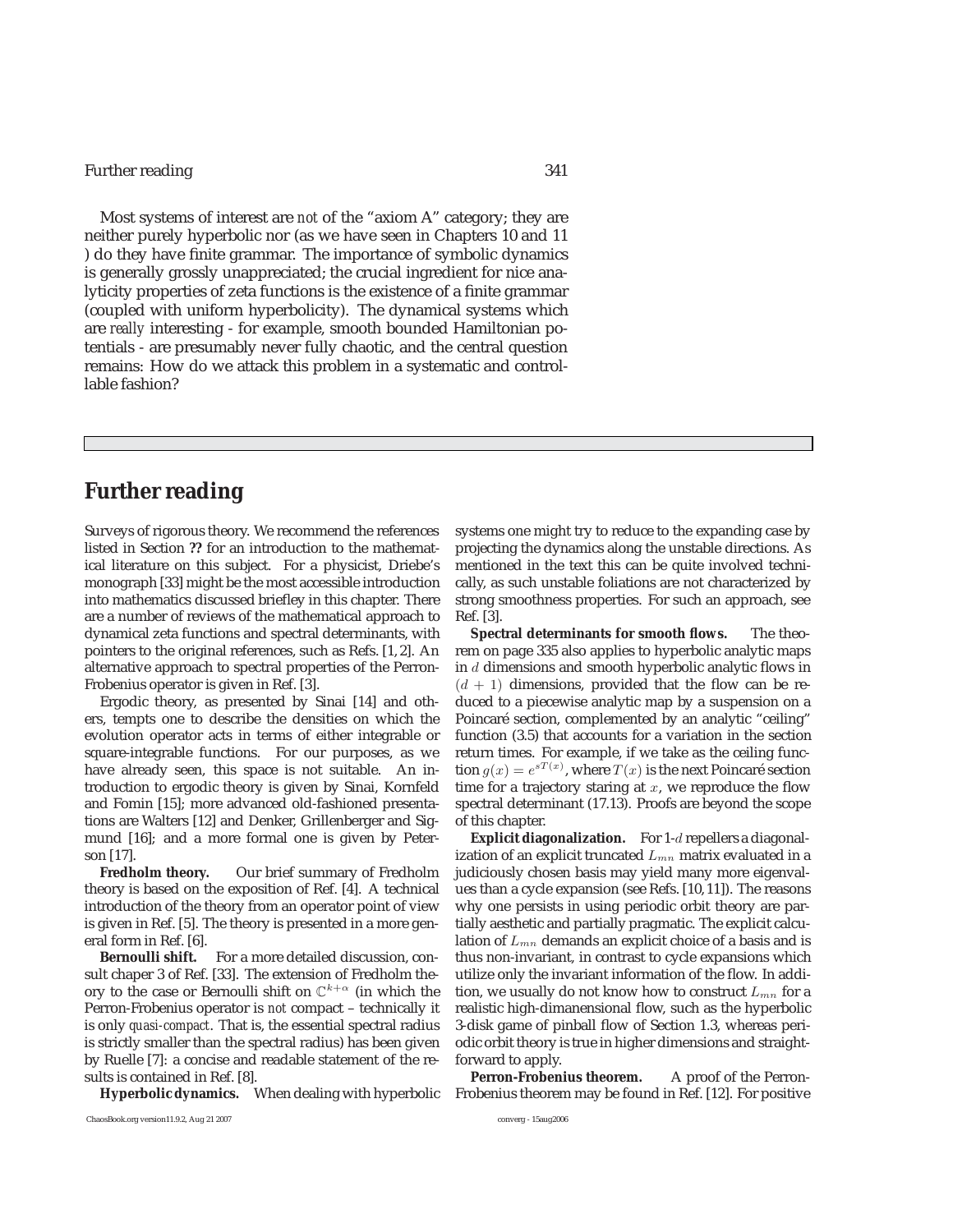transfer operators, this theorem has been generalized by

Ruelle [13].<br>**Axiom A systems.** The proofs in Section 21.5 follow the thesis work of H.H. Rugh [9,18,19]. For a mathematical introduction to the subject, consult the excellent review by V. Baladi [1]. It would take us too far afield to give and explain the definition of Axiom A systems (see Refs. [22, 23]). Axiom A implies, however, the existence of a Markov partition of the state space from which the properties 2 and 3 assumed on page 324 follow.

**Exponential mixing speed of the Bernoulli shift.** We see from (21.31) that for the Bernoulli shift the exponential decay rate of correlations coincides with the Lyapunov exponent: while such an identity holds for a number of systems, it is by no means a general result, and there exist explicit counterexamples.

**Left eigenfunctions.** We shall never use an explicit form of left eigenfunctions, corresponding to highly singular kernels like (21.33). Many details have been elaborated in a number of papers, such as Ref. [20], with a daring physical interpretation.

**Ulam's idea.** The approximation of Perron-Frobenius operator defined by (14.14) has been shown to reproduce the spectrum for expanding maps, once finer and finer Markov partitions are used [21]. The subtle point of choosing a state space partitioning for a "generic case" is discussed in Ref. [22].

# **Exercises**

- (21.1) **What space does**  $\mathcal{L}$  **act on?** Show that (21.2) is a complete basis on the space of analytic functions on a disk (and thus that we found the *complete* set of eigenvalues).
- (21.2) **What space does**  $\mathcal{L}$  **act on?** What can be said about the spectrum of (21.1) on  $L^1[0, 1]$ ? Compare the result with Fig. 21.4.
- (21.3) **Euler formula.** Derive the Euler formula (21.5)

$$
\prod_{k=0}^{\infty} (1 + tu^k) = 1 + \frac{t}{1 - u} + \frac{t^2 u}{(1 - u)(1 - u^2)} + \frac{t^2 u}{(1 - u)^2}
$$
\n
$$
= \sum_{k=0}^{\infty} t^k \frac{u^{\frac{k(k-1)}{2}}}{(1 - u) \cdots (1 - u^k)}, \qquad |u| \text{ (81)!}
$$

(21.4) **2-**d **product expansion**∗∗**.** We conjecture that the expansion corresponding to (21.34) is in this case

$$
\prod_{k=0}^{\infty} (1 + tu^k)^{k+1} = \sum_{k=0}^{\infty} \frac{F_k(u)}{(1-u)^2 (1-u^2)^2 \cdots (1-u^k)^2} t^k
$$

$$
= 1 + \frac{1}{(1-u)^2} t + \frac{2u}{(1-u)^2 (1-u^2)^2} t^2
$$

$$
+\frac{u^2(1+4u+u^2)}{(1-u)^2(1-u^2)^2(1-u^3)^2}t^{\frac{3}{2}}t^{\frac{2}{3}}(24.35)
$$

 $F_k(u)$  is a polynomial in  $u$ , and the coefficients fall off asymptotically as  $C_n \approx u^{n^{3/2}}$ . Verify; if you have a proof to all orders, e-mail it to the authors. (See also Solution 21.3).

- $(\mathcal{C}1_{\alpha}Z1)$  belongs to  $L^1([0,1])$ . What can be said about  $\frac{1}{(1-u)(1)^{\text{the}}}$  essential spectral radius on  $L^2([0,1])$ ? A useful reference is [24]. (21.5) **Bernoulli shift on** L **spaces.** Check that the family reference is [24].
	- (a)  $\alpha$  Cauchy integrals (1)  $\alpha$ Rework all complex analysis steps used in the Bernoulli shift example on analytic functions on a disk.
	- k (21.7) **Escape rate.** Consider the escape rate from a strange repeller: find a choice of trial functions  $\xi$ and  $\varphi$  such that (21.29) gives the fraction on particles surviving after  $n$  iterations, if their initial density distribution is  $\rho_0(x)$ . Discuss the behavior of such an expression in the long time limit.

# **References**

[1] V. Baladi, *A brief introduction to dynamical zeta functions*, in: DMV-Seminar 27, *Classical Nonintegrability, Quantum Chaos*, A. Knauf and Ya.G. Sinai (eds), (Birkhäuser, 1997).